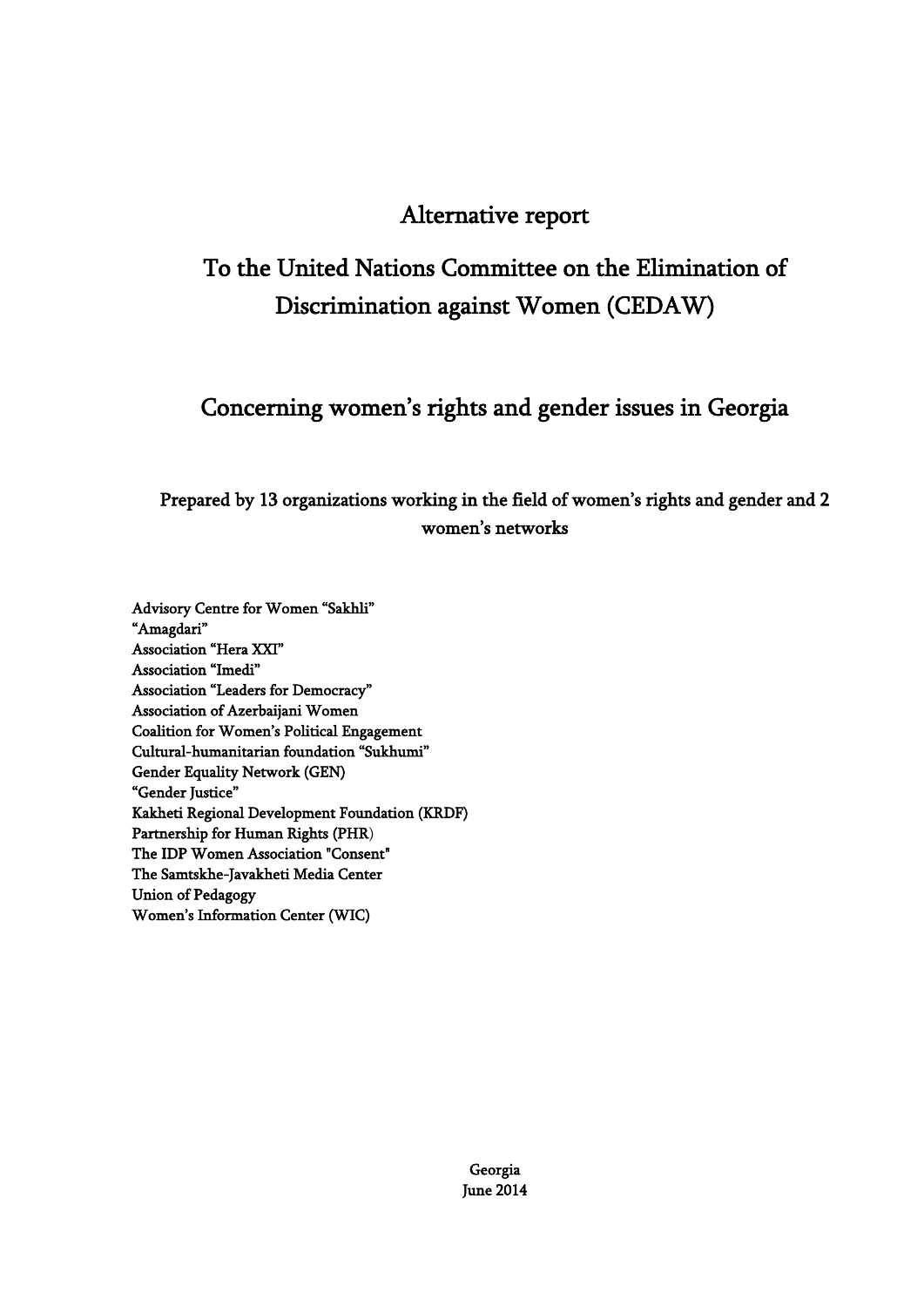Joint report was prepared by NGOs protectors of women's rights, with the support of United Nations Office of High Commissioner for Human Rights and United Nations Development Program, for submission to the United Nations Committee on Elimination of Discrimination against Women (CEDAW)

This report is a result of the work of NGOs protecting women's rights and includes issues of implementation of the Convention on Elimination of all Forms of Discrimination against Women.



This report was prepared by 13 organizations working in the field of women's rights and gender and 2 women's networks. Development of this report was **nformation** coordinated by Women's Information Center. (See Annex #1 for the list of organizations)

We would like to acknowledge UN Women for the technical support provided during preparation of this report. Considerations containing in this report belong to its authors and may not coincide with the position of UN Women.

#### **Executive Summary**

- 1. Georgia acceded to a number of international conventions in the sphere of protection of human rights and freedoms, among them: Universal Declaration of Human Rights, International Covenant on Civil and Political Rights and its Additional Protocols, International Covenant on Economic, Social, and Cultural Rights, Convention on the Elimination of All Forms of Discrimination against Women and its Optional Protocol. It has signed onto Beijing Platform of Action; Convention concerning Equal Remuneration for Men and Women Workers for Work of Equal Value; Geneva Convention for the Protection of War Victims and its optional protocols and other human rights documents of the UN. Georgia is a state party to almost all of the universal and regional human rights conventions. Thus, Georgia is under obligation to implement existing international standards in the sphere of human rights and to create effective mechanisms for human rights protection on national level. The Constitution of Georgia is in compliance with universally recognized principles and norms of international law. Treaties concluded by Georgia, if they correspond to the Constitution, shall take precedence over domestic normative acts. Treaties are a part of the Georgian legislation and they have direct force of operation. In addition, the state acknowledges and protects universally recognized human rights and freedoms as eternal and supreme human values.<sup>[2](#page-23-1)</sup>
- 2. In the field of human rights, Georgia actively cooperates with the UN human rights agencies, Council of Europe (CoE), and the Organization for the Security and Co-Operation in Europe (OSCE). Georgia is a State party to most of the main UN human rights instruments. Georgia is a member of the CoE and has thereby acceded to a series of CoE conventions, *inter alia*, European Convention for the Protection of Human Rights and Fundamental Freedoms and its protocols 2, 4, 6, 7, 11, 12,13 and 14, European Convention for the Prevention of Torture and Inhuman and Degrading Treatment or Punishment, European Convention on Human Rights and Biomedicine, Framework Convention for the Protection of National Minorities and the European Social Charter.<sup>[3](#page-23-2)</sup>
- 3. Georgia has confirmed to move combating gender based violence to the policy level by expressing commitment to sign and ratify Council of Europe Convention on preventing and combating violence against women (Istanbul Convention). On April 2, 2012 working group for ensuring compliance of the Georgian legislation with the Istanbul Convention against women was established. Criminalization of Domestic Violence happened in June, 2012, based on which domestic violence was recognized as criminal offence.
- 4. Georgia submitted its second and third combined reports regarding implementation of the CEDAW in November 2003 (CEDAW/C/GEO/2-3). The Committee on the Elimination of Discrimination against Women considered the Report on its Thirty-sixth session on 7-25 August 2006. Concluding comments of the Committee on the Elimination of Discrimination against Women (hereafter – the Committee) with regard to Georgia were adopted as a result of the consideration of the Report, along with acknowledging the positive developments and measures taken by Georgia to implement the CEDAW. The Committee adopted its Concluding comments, including *inter alia* principle areas of concern and recommendations requiring the State party's priority attention between the period of the previous report and the next periodic report. The report, which in accordance with the new United Nations Guidelines, is Georgia's response to the Comments of the Committee on the Elimination of Discrimination against Women, following the consideration of Georgia<sup>'</sup>s last report (CEDAW/C/GEO/2-3), addresses implementation of articles in parts I-IV of the Convention on the Elimination of All forms of Discrimination against Women during 2007- 2011.In 2012 the Government of Georgia provided the Committee with its  $4<sup>th</sup>$ -5<sup>th</sup> periodic report on Georgia's conformity with the Covenant.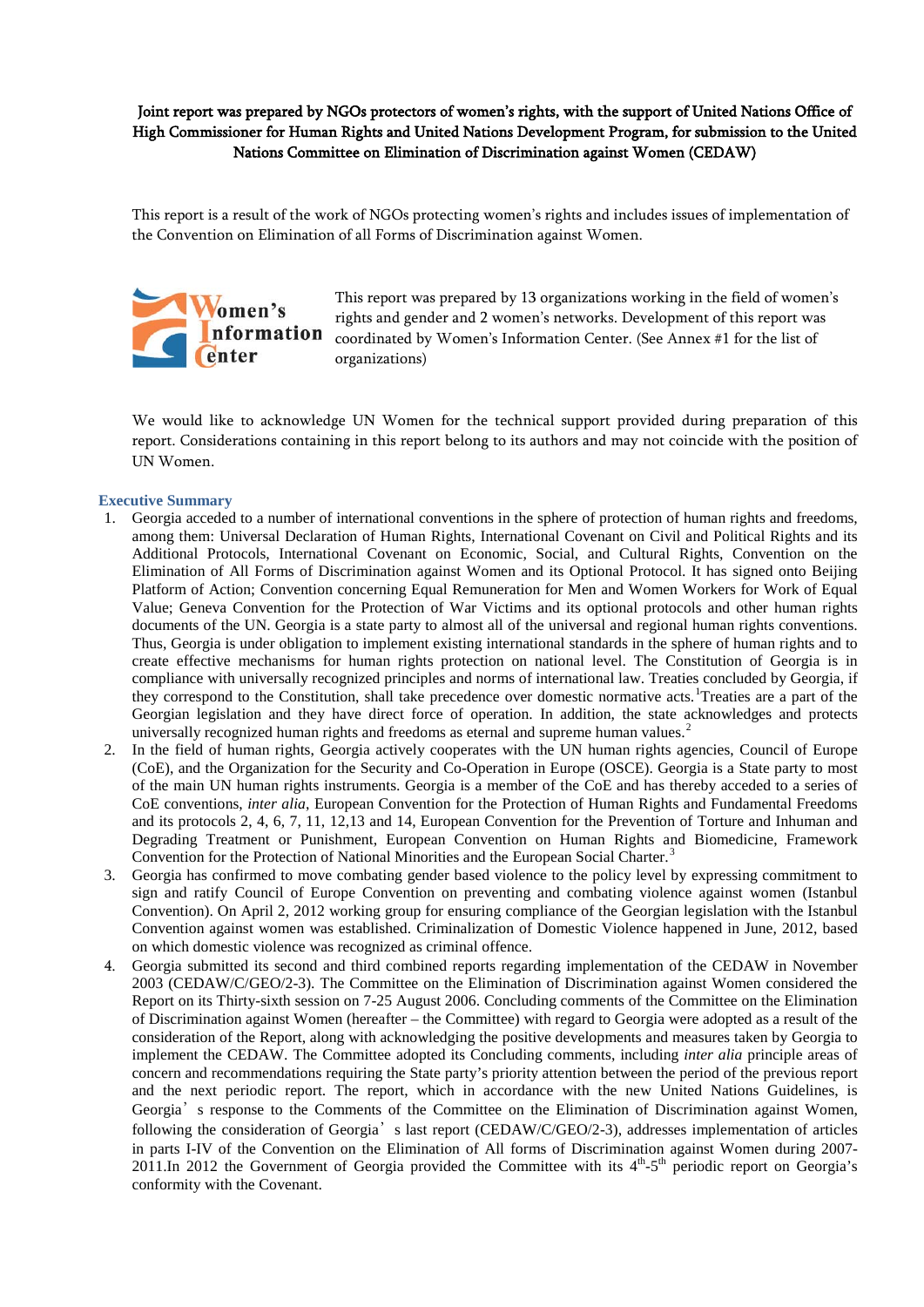## **Contents**

| Article 2,3,4. Measures taken for the elimination of women's discrimination 4                        |  |
|------------------------------------------------------------------------------------------------------|--|
|                                                                                                      |  |
|                                                                                                      |  |
|                                                                                                      |  |
|                                                                                                      |  |
|                                                                                                      |  |
|                                                                                                      |  |
|                                                                                                      |  |
|                                                                                                      |  |
|                                                                                                      |  |
|                                                                                                      |  |
|                                                                                                      |  |
|                                                                                                      |  |
|                                                                                                      |  |
|                                                                                                      |  |
|                                                                                                      |  |
|                                                                                                      |  |
| Annex 1 - NGOs working in the field of protection of women's rights, who took part in the process of |  |
|                                                                                                      |  |
|                                                                                                      |  |
|                                                                                                      |  |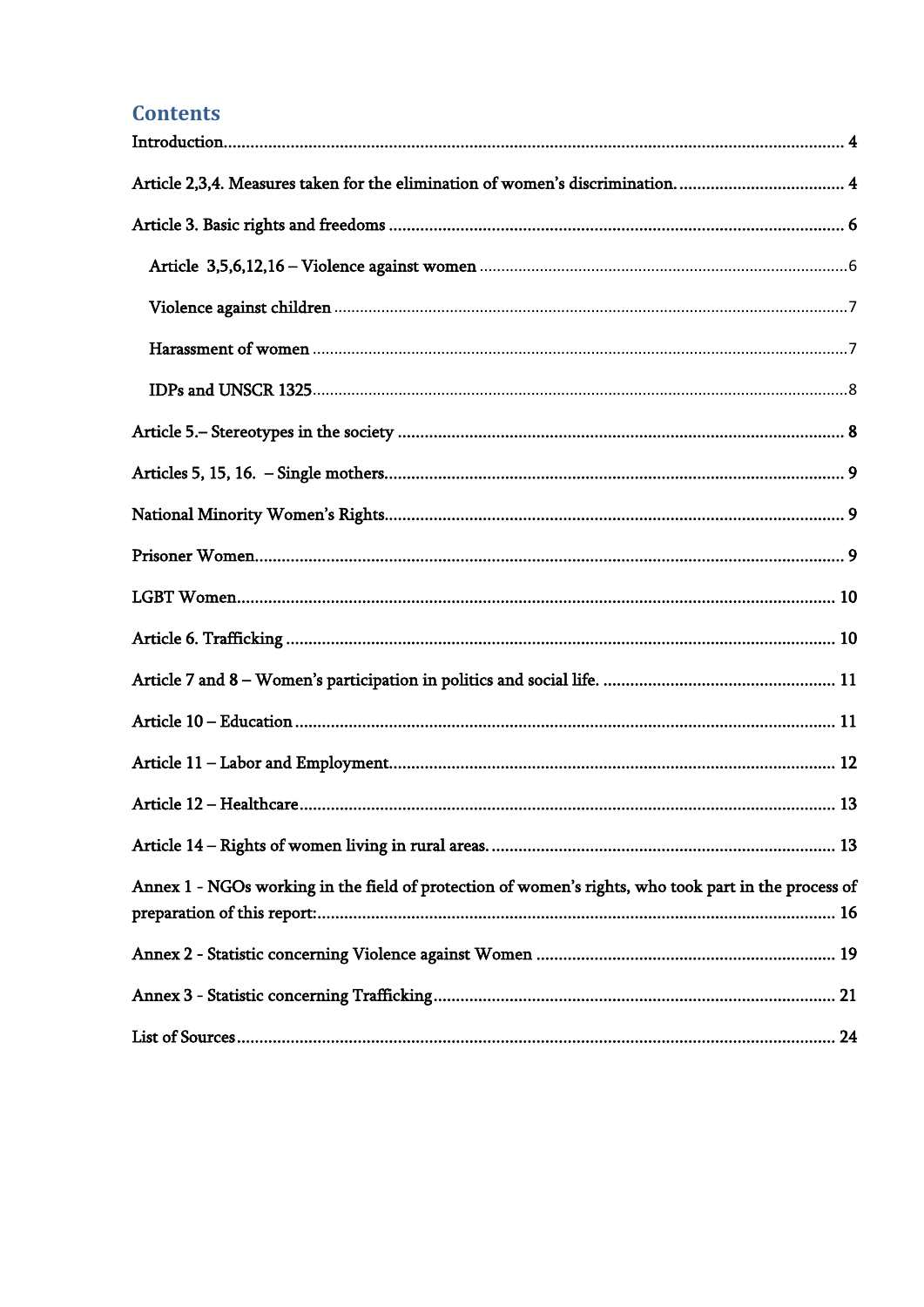## Introduction

- <span id="page-3-0"></span>1. On 22 September 1994, Georgia joined the Convention on Elimination of all Forms of Discrimination against Women and undertook the commitment of submitting periodic report on the status of women in the country to CEDAW Committee. After ratification of the document, Georgia signed additional protocol of the Convention in 2002, and in 2005 undertook a commitment under the Article 20 paragraph 1 of the Convention.
- 2. In February 1998, Georgia submitted its first report reviewed by the Committee on its  $21<sup>st</sup>$  session, on 8-11 June. In addition to the positive appraisal, Georgia received final comments and recommendations drawn up by the Committee for the implementation of CEDAW. In parallel to the national reports, Georgian women's NGOs submitted to the Committee the first alternative report in 1998. [4](#page-23-4)
- 3. Committee on Elimination of all Forms of Discrimination against Women (CEDAW) reviewed second and third periodic reports submitted by Georgia at the same time, at 36<sup>th</sup> session, 7-25 August 2006. Issues under consideration and the list of questions, drawn up by the Committee reflected in recommendations of the Committee to the Government of Georgia (CEDAW/C/GEO/3),<sup>[5](#page-23-5)</sup> and answers of Georgia in CEDAW/C/GEO/Q/Add.1. Second and third reports were also submitted by Georgian women's NGOs.<sup>[6](#page-23-6)</sup> It is worth to note that recommendations received from Human Rights Council correspond to the requests often raised by NGOs.
- 4. In accordance with the recommendations and comments received by Georgia after review of the second and third reports, CEDAW Committee offered Georgia to submit joint fourth and fifth periodic alternative report in November 2011. However, the State submitted report in May 2012. Despite of commitments undertaken by Georgia, state was submitting reports to contracting agencies of the United Nations with delay or not submitting them at all.<sup>[7](#page-23-7)</sup>
- 5. In the same period of time, the coalition of NGOs working on the issues of women's rights prepared "shadow" report containing analysis of implementation of commitments undertaken by Georgia under the Convention on Elimination of all Forms of Discrimination against Women in different periods; and on the issue of implementing recommendations given to Georgia by CEDAW Committee and UN Human Rights Council, during Universal Periodic Review (UPR).
- 6. On 1 February 2011, Georgia presented UPR report at 11th session of United Nations Human Rights Council. State received 160 recommendations under UPR, with more than 20 recommendations related to the issues of women's and gender rights.<sup>[8](#page-23-8)</sup>
- 7. Universal Periodic Review Report on women's rights was presented by a large group of NGOs working on women's rights issues, so called JS53, consisting of 21 NGOs. Information in this report had been prepared in accordance with the requirements of the UN General Assembly Resolution 60/251 of 15 March 2006 and UNHRC Resolution 5/1 of 27 September 2007.
- 8. In 2013 shadow report of Georgian NGOs on the implementation of commitments undertaken by Georgia under the Covenant on Civil and Political Rights had been sent to Human Rights Committee, where special section was dedicated to gender issues and prohibition of women's discrimination.
- [9](#page-23-9). Alternative report for CEDAW Committee had been prepared in 2014 by the coalition of NGOs.<sup>9</sup>
- 10. It is noteworthy that from the previous review period until now political situation and government in Georgia has changed various times, which somehow changed attitude to the implementation of commitments undertaken under the Covenant.

#### <span id="page-3-1"></span>Article 2,3,4. Measures taken for the elimination of women's discrimination

- 11. Georgian legislation, de jure, recognizes the principle of equality of sexes. Though, de facto, equality still remains problem. In Georgia, equality of women and men is declared by the Article 14 of the Constitution: "Everyone is free by birth and is equal before law regardless of race, colour, language, sex, religion, political and other opinions, national, ethnic and social belonging, origin, property and title, place of residence".
- 12. In this article "sex" is mentioned with other categories not allowing differentiation of human beings before the law. There is no special indication in the text that women and men have equal rights and basic freedoms; Georgian Constitution uses terms: "human", "citizen", or "individual" for both sexes. For example, Article 18 paragraph 1: "Liberty of an individual is inviolable." Terms "human", "citizen", or "individual" are used for both sexes in the Constitution and this indicates that there is no necessity to differentiate citizens based on sex.
- 13. Women are mentioned only twice in the Constitution. Mentioning women together with minors in the Article 30 paragraph 4, indicating that "the working conditions of minors and women shall be determined by law", which emphasizes that State should protect their working conditions by means of the special law, implies that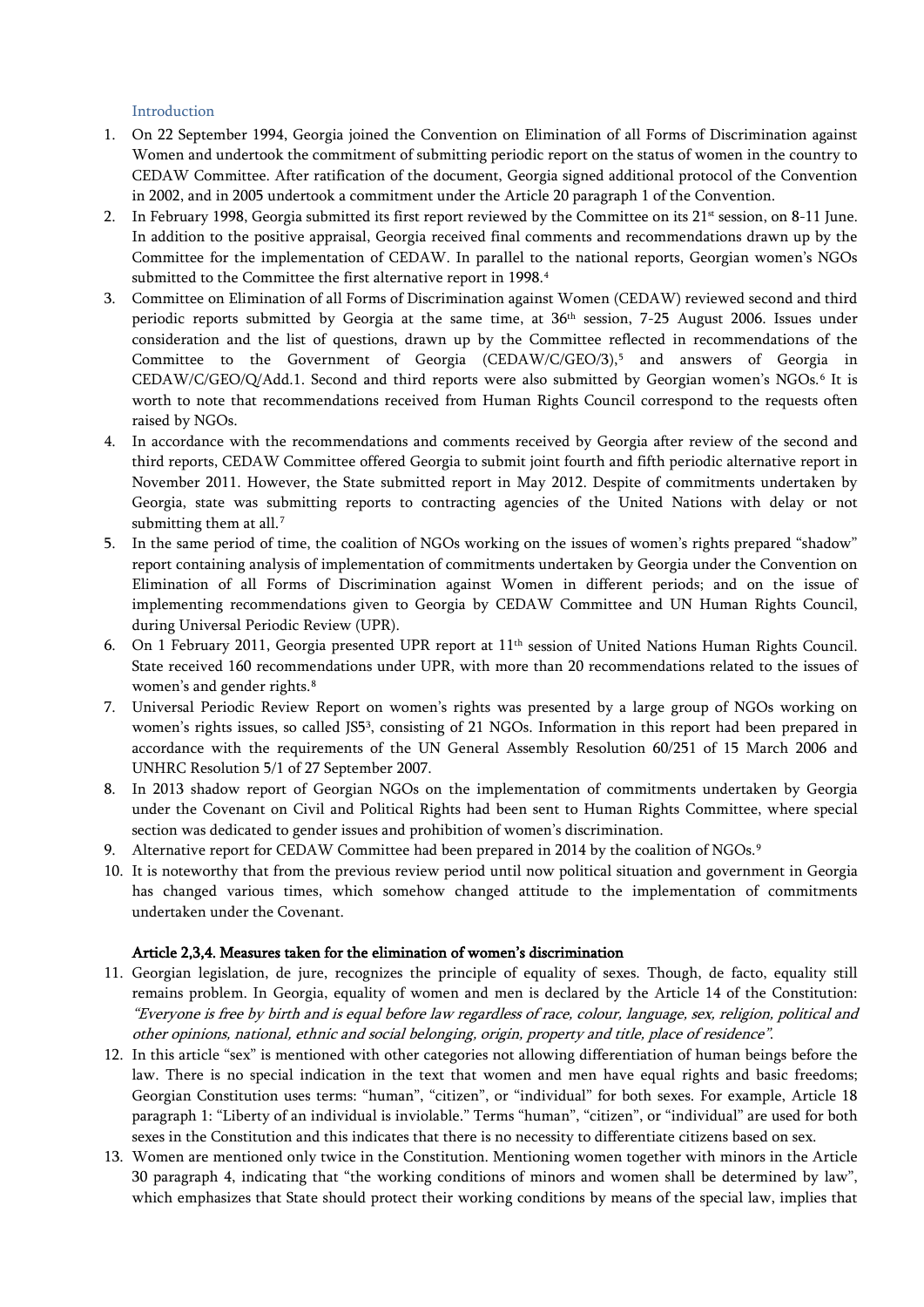creators of the Constitution recognize (though not declared directly) necessity of protection of women, like minors. Article 36 considers women just as wives and mothers: "marriage shall be based upon equality of rights and free will of spouses", and paragraph 3 of the same article declares that "the rights of the mother and the child shall be protected by law".

- 14. "Gender-neutral" language and general recognition of prohibition of sexual discrimination is included in almost all key legislative acts.<sup>[10](#page-23-10)</sup> Though, no effective legal enforcement mechanisms and listing of concrete measures for ensuring gender equality come with general provisions of these laws. Namely, Election Code of Georgia recognizes equal, passive and active electoral rights of men and women, but lack of concrete legal standards ensuring these rights leads to imbalance when realizing passive electoral rights. Although a number of amendments have been made in Election Code, women's representation in decision-making bodies and the Parliament is still significantly low.
- 15. Introducing amendments in the Criminal Code of Georgia, regarding responsibility for domestic violence crime (Article [11](#page-23-11)<sup>1</sup> of CCG) and domestic violence (Article [12](#page-23-12)6<sup>1</sup> of CCG)<sup>11</sup> was not much effective.<sup>12</sup>
- 16. Unlike executive branch, the legislative branch made more progress, as in December 2004 Gender Advisory Council under the Chair of Parliament was created, which contributed to development of State Concept on gender equality and adoption of the law "on gender equality" in March 2010.[13](#page-23-13) Since 2008 Vice-Speaker of the Parliament of Georgia was a Chair of the Council, since 2010 Gender Advisory Council became a permanent institutional mechanism.
- 17. Law "on gender equality" and adoption of action plans is a step forward, but has some flaws. This law is declarative, presenting pathos of gender equality only by principles; it accumulates statements in labor law, domestic law and other fields existing at legal level, but does not indicate mechanisms assisting to implementation of these principles: 1. List of obligations of persons holding levers of decision making is not identified, as gender policy of the country must be implemented by the subjects holding these levers; 2. Procedural measures, protection of rights of discriminated persons in the circumstances of direct or indirect discrimination are not set out; 3. If the fact of discrimination is confirmed, amount of compensation and way of payment is not set out; 4. List of concrete forms of discrimination, does not exist, e.g. in labor, welfare, health, education fields; 5. The issue (term) "gender mainstreaming" included in the State concept of gender equality adopted in 2006, remains out of the law. Despite action plans adopted in different periods, improvement of institutional mechanisms could not be achieved.
- 18. Legislative amendments and reforms carried out throughout last years, including adoption of the law "on gender equality" and action plans<sup>14</sup>, as well as drawing up of the concept of gender equality,<sup>[15](#page-23-15)</sup> turned out to be insufficient.
- 19. NGOs protecting women's rights express their concern and indicate that the law cannot be fully implemented by the legislative body only, especially, if it is not provided with gender-sensitive budget. In Gender Equality Council of the Parliament should be established special forum, space for the representatives of civil society (women's NGOs, researchers, media), for drawing up policy and laws related to gender equality. This is especially important taking into account the fact that women's NGOs were invited members of Gender Advisory Council under the Chair of the Parliament, when the Council was not permanent authority yet.<sup>[16](#page-23-16)</sup>
- 20. Insufficient resources provided by the State in order to implement gender equality policy and lack of political will, especially in executive branch, leads to ineffective protection of women's rights and weak progress in achieving gender equality.
- 21. Despite of amendements made at legislative level, according to the "global gender gap index" 2013[17,](#page-23-17) Georgia is on 97<sup>th</sup> position among 136 in terms of women's political participation.<sup>[18](#page-23-18)</sup>
- 22. Poor legal consciousness of the society, especially lack of information on women's rights and gender issues, gender sensitive programs for small business development, absence of special gender-sensitive programs for education of youth (from general education to higher institutions), "zero tolerance" to the violence against women, inactivity of media regarding this issue, absence of stereotypes, high level of violence against women, insufficiency of shelters for victims of violence, inefficient actions of the police to eliminate facts of domestic violence and other factors are results of inefficiency of women's rights protection in Georgia. Initiatives of citizens in terms of actualization of women's and gender issues are low. Civil society – NGOs protecting women's rights, are trying to fill the gap, but their resources are limited.
- 23. Actual situation worsened by the absence of opportunities for women regarding implementation of their rights. On the one hand, they are not aware of their rights, and on the other hand, they live only with obligations, what is in most cases stereotypical view on women's role in the society. Legal education level is low, especially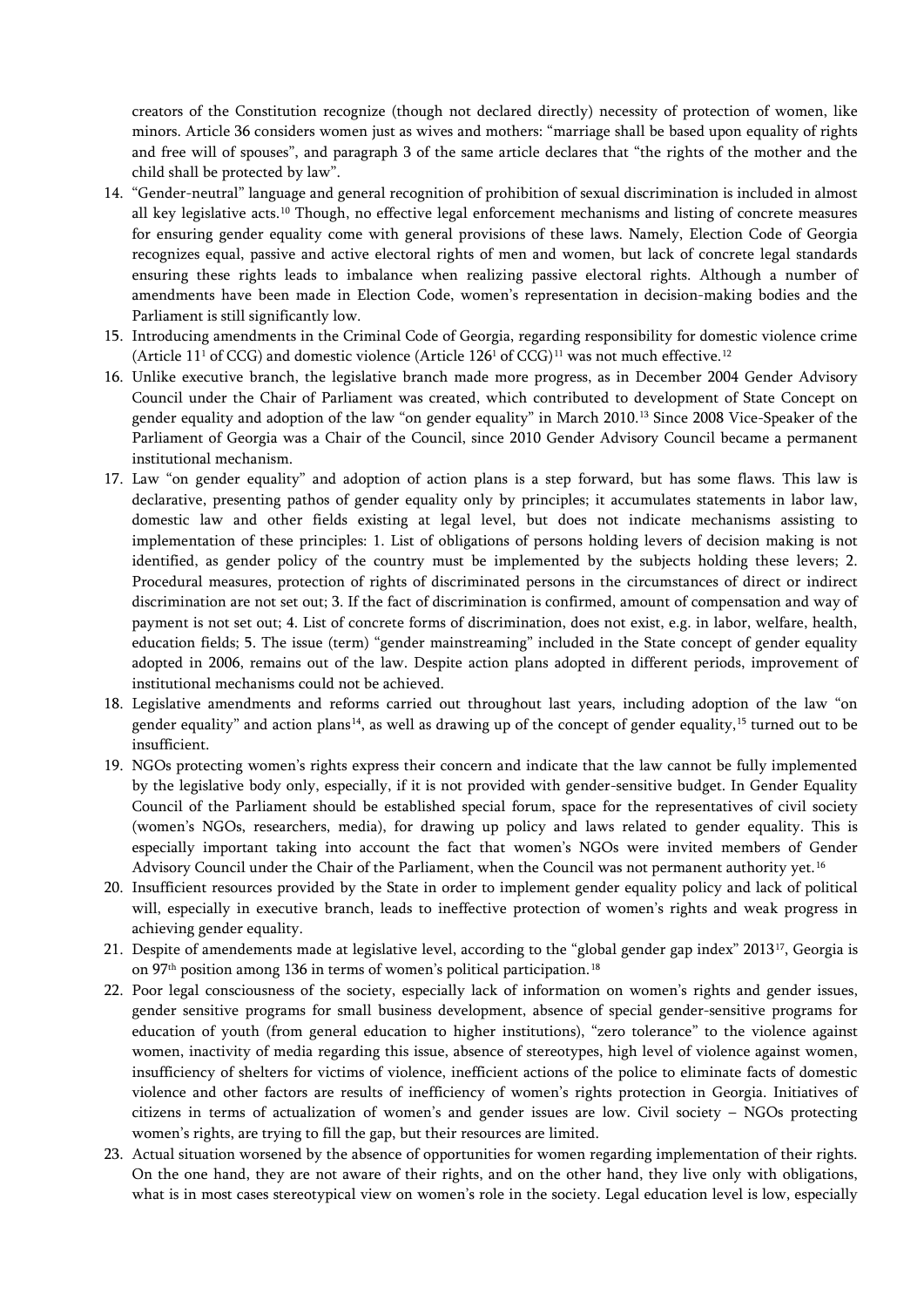in regions, where habits, influence of religious factor is strong, and access to information is poor, compared to center. Thus, women are not aware of protection mechanisms existing in the country. Language barrier is a problem in national minority groups.

24. Regarding electoral quotes, amendments initiated by NGOs, which have been partially adopted by the government, could not ensure expected result. Women's representation in decision-making bodies is too low.

#### Recommendations:

- 1. Georgian Government must realize in depth alerting tendencies and develop result-oriented measures;
- 2. Gender issues to be obligatory by national educational programs (developed by the Ministry of Education and Science) in schools and gender component included in teachers' continuous educational system;
- 3. Accordingly, required financial resources to be raised in the budget for the implementation of the action plan;
- 4. Consider gender equality principles (gender mainstreaming) in the processes of policy planning and implementation in various fields.

## <span id="page-5-1"></span><span id="page-5-0"></span>Article 3. Basic rights and freedoms Article 3,5,6,12,16 – Violence against women

- 25. Violence against women still remains one of the most important problems. Violence occurs inside and outside the family (see Annex #2). Strengthening of silence culture and zero tolerance among the representatives of relevant authorities, non-governmental sector and society regarding facts of domestic violence remains a concern.[19](#page-23-19) In case of sexual violence, rape, inside or outside family, victims avoid unveiling details of violence committed against them. Reason is the attitude of the society, fear of violator and non-confidence towards law enforcement authorities. Because of complexity of criminal process, victims do not make a complaint or later refuse proceeding with it.<sup>[20](#page-23-20)</sup>
- 26. Addressability to the police regarding facts of violence especially decreased since 25 June 2012, when domestic violence became criminalized,<sup>[21](#page-23-21)</sup> which means recognition of domestic violence as a crime.<sup>[22](#page-23-22)</sup> Current situation forces a victim of domestic violence to avoid declaration, because they are afraid of criminal prosecution of violator, especially if violator is a breadwinner. Cases when police does not write restraining order and fact of violence is reported as family conflict, are common.
- 27. In 2013 through television PLLA Levan Samkharauli State Forensic Expertise Bureau announced that for years already it has been providing services for women regarding testing their virginity, namely for 175 GEL (approximately 72 EURO) women can have their hymen checked. This service is offered to private persons and women use this service to prove their virginity to their husbands and relatives. Independent Group of Feminists, a non-formal feminist initiative, protested this practice and demanded its abolishment from the above mentioned public law legal entity and relevant regulatory legislation, but this discriminatory practice is still ongoing.
- 28. Index of individual statements submitted to the Court demanding approval of order of protection is low.<sup>[23](#page-23-23)</sup> Defense mechanisms under restraining order turned out to be less effective.<sup>[24](#page-23-24)</sup> Requests are submitted to the Court regarding issuance of the order of protection are less compared with restraining order.<sup>[25](#page-23-25)</sup>
- 29. Inaccuracy of statistics is a problem. Gender analysis of statistics shows that statistics required by the final comments of the Committee on Elimination of all Forms of Discrimination against Women<sup>[26](#page-23-26)</sup> and recommendations of the Division for the Advancement of Women, Department of Economic and Social Issues<sup>[27](#page-23-27)</sup> regarding Georgia, are not carried out by any authority.
- 30. We acknowledge that within reporting period a number of measures were taken by the state, law<sup>[28](#page-23-28)</sup> and action plans for different periods were adopted (2007-2008;<sup>[29](#page-23-29)</sup> 2009-2010;<sup>[30](#page-23-30)</sup> 2011-2012;<sup>[31](#page-23-31)</sup> 2013-2015),<sup>[32](#page-24-0)</sup> mechanisms for responding to domestic violence were developed. Despite of this, general character of action plans does not change from year to year. State cannot ensure synchronized operation of all mechanisms. Activation of mechanisms for first and urgent aid to victims, defined in legislative amendments made in 2009, e.g. establishing crisis center, are not achieved until now.<sup>[33](#page-24-1)</sup>
- 31. Effective measures regarding rehabilitation of violator, provided by the law and postponed until 2015, should be implemented immediately, otherwise separation of victim from the violator following each fact of violence has a formal character, violator is not able to change behavior and eventually victim faces the problem again after some time. Intimidated victim will not have a desire to address to law enforcement authorities or the Court.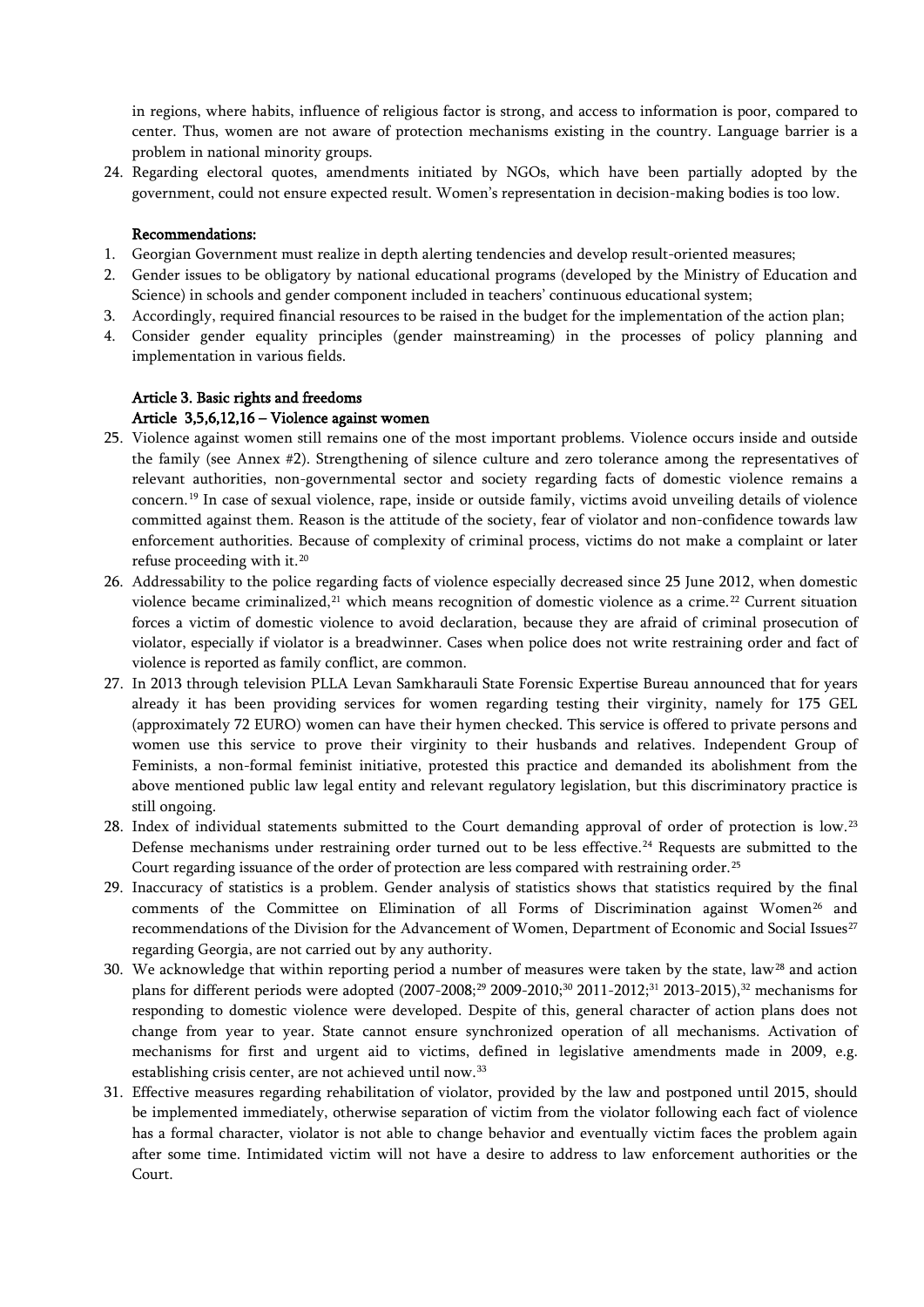- 32. The law cannot be enforced without effective work of different mechanisms police and social worker's institute, which are determined by the law. Absence if social services until now makes a big flaw in complete enforcement of the law on domestic violence.
- 33. Issue of shelters still remains a problem. Taking into consideration number of population of Georgia, 4 state (Tbilisi, Batumi, Gori and Kutaisi) and 3 - non-governmental shelters are not enough.
- 34. Adequate services for domestic violence victims and providing them with assistance is still problematic issue.
- 35. One of the problems related to shelter is cases of victims with psycho-social disorders. In shelters, such requirements are not considered.<sup>[34](#page-24-2)</sup> For the victims, who are drug abusers, getting into shelter is associated with problems or is impossible at all.[35](#page-24-3)
- 36. This service should be equally available both for residents of cities and villages. It is very important to raise some resources from the State budget, in order to arrange shelters in all regions of Georgia.
- 37. State must provide financial support to shelters and services established by NGOs.

#### <span id="page-6-0"></span>Violence against children

- 38. Often children are witnesses of violence and victims of psychological violence. When studying the practice, it seems that it is difficult for patrol police to identify psychological violence towards minors.<sup>[36](#page-24-4)</sup>
- 39. Court often does not approve restraining order for children, who are witnesses of domestic violence between their parents and suffer from psychological violence. Sometimes trace of violence is hard to identify even for policemen. Arrival of social or medical worker at the scene, where there are minor victims of violence, is not regulated by the law.[37](#page-24-5)
- 40. With the purpose of information sharing, there is a necessity of the cooperation with teachers of kindergartens and psychologists, schools or other institutions, where identification of such problem and psychological violence is possible. Based on the best interest of the child, it is necessary to introduce programs at state level for implementation by social workers, what will allow them identifying facts of violence against minors, for their prevention and rehabilitation.
- 41. Patrol policy officers must also have skills needed for identification violence against minors.

#### <span id="page-6-1"></span>Harassment of women

42. Awareness of the society on harassment of women is still low. Often such forms of harassment as offences on the street, in transport and public places are not considered as violence and society though may not like it, still will not consider it as malefaction. Often society is not tolerant to the victim of harassment, and sometimes victim does not realize violence committed against her, or suffers to avoid condemnation from the society.<sup>[38](#page-24-6)</sup>

#### Recommendations:

- 1. Collect statistics related to domestic violence, both by the police and courts. Carry out systematization of domestic violence cases and gender-based archiving according to years;
- 2. Regular and systematic training of state officers on these issues;
- 3. Planning trainings in regions for patrol police representatives on identification of types of domestic violence;
- 4. Ensuring systematic trainings for child specialists, in order for effective identification of violence against children and to take adequate measures in case if there is a suspicion on violence against children in the family;
- 5. Adequate financing from budget for types of activities stipulated by law and action plan, for effective enforcement of all regulations;
- 6. Action plan must involve complex activities, with concrete stages and indicators, in order to ensure comprehensive and coordinated approach for operation of all articles of the law;
- 7. Increase number of shelters, providing adequate service to victims and promoting effective referral system functioning for assistance/rehabilitation;
- 8. State must clearly define the role of social workers in national referral mechanisms of domestic violence victims; ensure institutional strengthening of social workers;
- 9. It is important for all adequate measures to be carried out by the State for elimination of facts of harassment of women and protection of victims. In particular, enhance defensive measures in public and civil sectors.
- <span id="page-6-2"></span>10. Ratification of The Council of Europe Convention on preventing and combating violence against women and domestic violence (Istanbul Convention)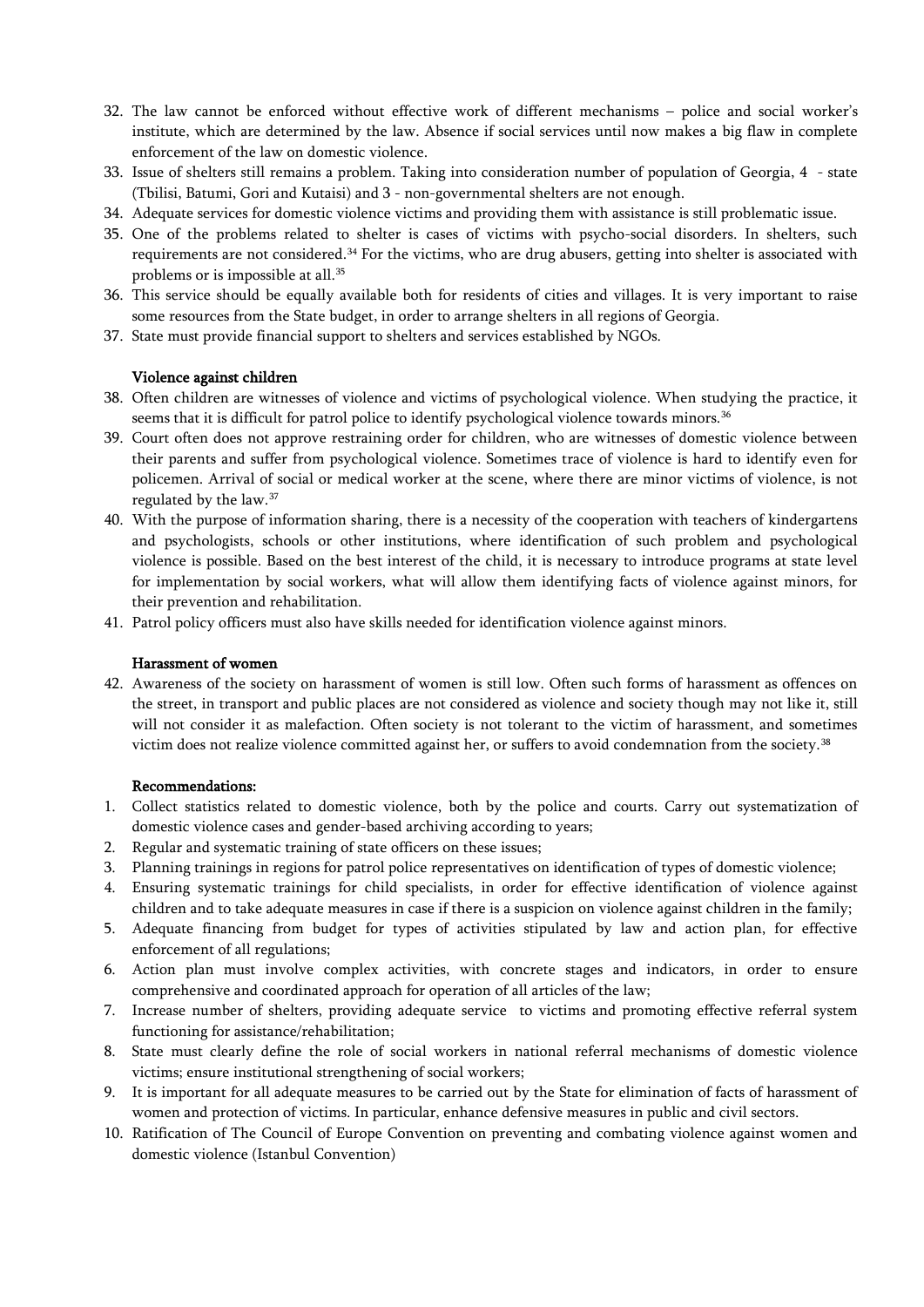## IDPs and UNSCR 1325

- 43. For the country with unresolved conflicts, putting in force UNSCR 1325 adopted in 2000 by UN Security Council and other related resolutions, is very important. Therefore, as a result of the efforts of civil society, and initiative of UN Women and Gender Equality Council, on 27 December 2011, the Parliament of Georgia adopted Action Plan for implementation of UNSCR 1325. This process started within the framework of the project "Women for Equality, Peace and Security" and 112 NGOs from Tbilisi and regions, and 102 IDPs and conflict-affected persons, majority of which are women, were involved in process of designing of the plan.[39](#page-24-7)
- 44. In 2011 during the work on action plan, working meetings and consultations with representatives of civil society have been held. Problems raised by women from conflict regions have been considered directly in the Action Plan. Although action plan is developed, at the moment, women's engagement in conflict settlement is at minimum level in Georgia. There are two formats of negotiations – Geneva Talks and Incident Prevention and Response Mechanism. Women's engagement in Geneva Talks is limited to two women only and decreased compared to the previous period, when four women participated.
- 45. National coordination group consisting of Ministries and NGOs, which is working on implementation of the plan, has been established. Group convenes periodically and works only with the support of international organizations. Among Ministries, only the Ministry of Defense made steps forward, while implementation of the plan by other agencies cannot stand fire. At this stage, still important problem remains raising funds for the action plan from the State budget.
- 46. According to women NGOs, "women's resources are not used in conflict settlement until now. Informal meetings of non-governmental sector have often been conducted, but women's opinion never was considered at high level governmental meetings".
- 47. Country has tens of thousands of IDPs, though effective policy for peaceful settlement of conflicts has not been implemented yet. Facts of arrest of Georgian citizens by Ossetian or Russian border guards, with the charge of crossing the administrative border of South Ossetia, are common. Residents of these villages are living in hard socio-economic conditions. Accordingly, necessity of implementation of the action plan for UNSCR 1325 in regions is permanently revealing.

## Recommendations:

- 1. State authorities participating in meetings of national coordination group, must work actively on effective implemetnation of the plan and gender mainstreaming;
- 2. State must allocate a budget for effective implementation of action plan for UNSCR1325.

#### <span id="page-7-0"></span>Article 5. Stereotypes in the society

- 48. Committee on Elimination of all Forms of Discrimination against Women (CEDAW), in recommendations issued in 2006, calls upon participant – Georgia – to continue efforts towards elimination of gender stereotypes.[40](#page-24-8) According to the recommendations 106.27, 106.30, 106.33 adopted by the UN General Assembly on 17th Session of Universal Periodic Review (31 May, 2011), Georgia accepts these recommendations completely, which imply protection of women from discrimination and promotion of law on gender equality.
- 49. Situation in terms of raising awareness of the society is still alerting, although international organizations, UN Agencies and women's NGOs and State institutions are cooperating actively and making joint efforts to overcome stereotypes existing in the society. Free social ads, talk-shows, video rolls, TV and radio shows are being broadcasted on Public Broadcaster, though their number is limited and broadcasting occurs at low-rating time, while actual products is not enough for full awareness of the society, thus being unable to cover negative tendencies in media space.
- 50. Overruling stereotypes prevent execution of existing laws. Media is not able, or does not try to restrict distribution of clearly sexist business ads. In addition, rapid development of modern technologies for distribution of the information: social networks, blogs and forums, provide rich soil for strengthening these stereotypes and sexist statements.<sup>[41](#page-24-9)</sup>
- 51. Although majority of journalists are women, publishers, political commentators, editors, are usually men. In this regard, situation has not changed for years.<sup>[42](#page-24-10)</sup> These tendencies are among the main obstacles in terms of putting forward women's rights and gender issues.

#### Recommendations:

1. Development of gender-sensitive information policy in the country;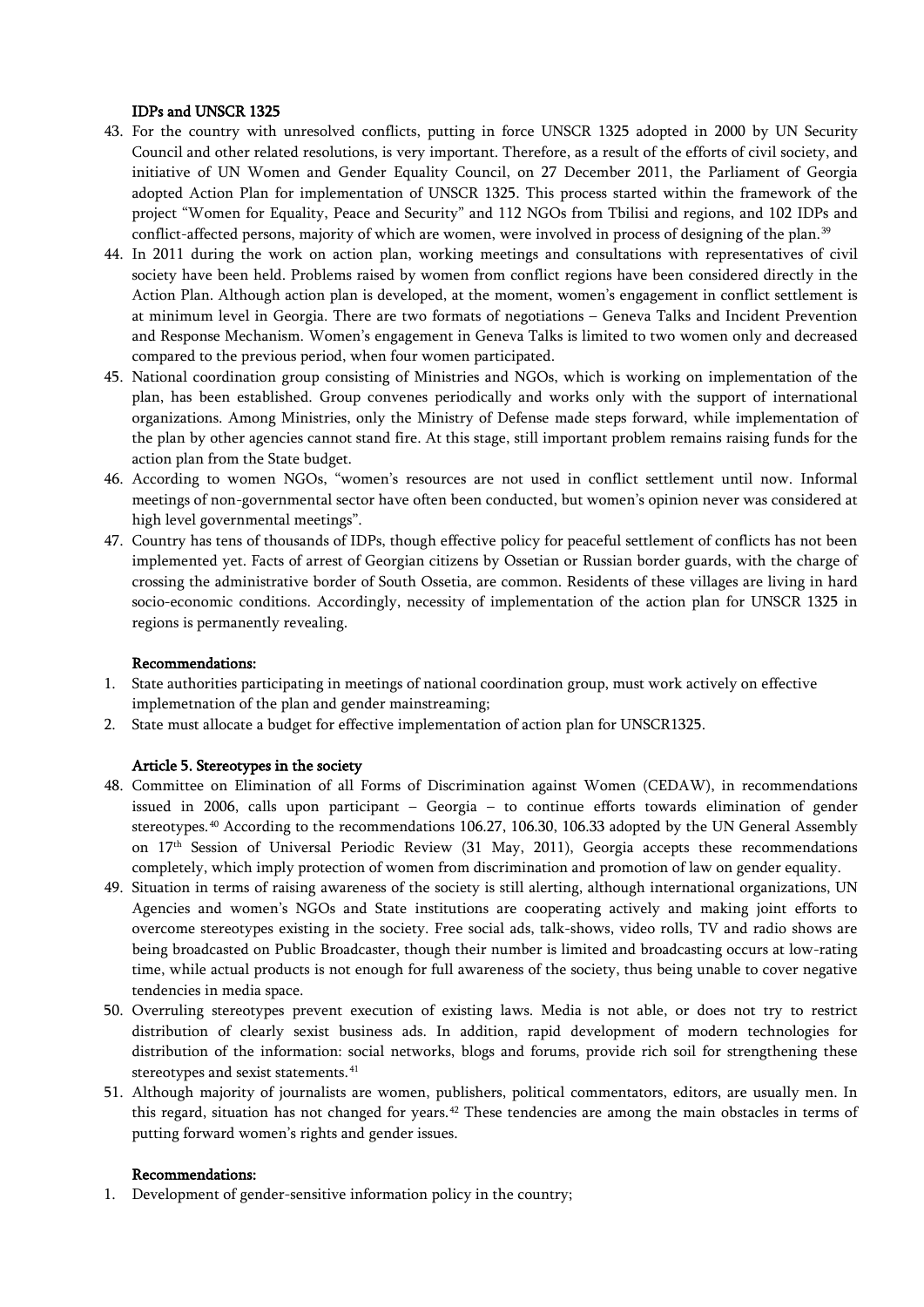- 2. Conducting gender audit of the Public Broadcaster and other media;
- 3. Assess the law on broadcasting and advertising and related legislative acts and initiate amendments;

## <span id="page-8-0"></span>Articles 5, 15, 16. – Single mothers.

- 52. There is no status of single mother in Georgia until now. In Georgia, woman is considered a single mother, if she gave birth to a child without father and the child has a surname of a mother, but this is a classic meaning of single mother. In Georgia there are many women abandoned: although child has a surname of a father, mother is still single in fact. Woman and child are ignored not only by father, but also by the State, and receive no state assistance.[43](#page-24-11)
- 53. In Georgia, single mother can receive material assistance only if she is in a database of socially unprotected families. One more advantage is that annual income not exceeding 3000 GEL is not subject to taxes.<sup>[44](#page-24-12)</sup>
- 54. At the initiative of the NGO<sup>[45](#page-24-13)</sup>, by the end of 2011, amendment was made in Civil Code of Georgia, according to which paternity can be established by the court using DNA-test. According to this new amendment, if father abandons his child, mother can submit a complaint in the court and claim making genetic test to a father.<sup>[46](#page-24-14)</sup> Although mother is not being charged with court fee, she still has to cover expenses of expertise, which makes expertise un-affordable for many single mothers. The test costs 1600-2000 GEL and answer is received within 10 working days. If defendant still refuses taking a test, his paternity is established automatically<sup>[47](#page-24-15)</sup> and he is committed to pay alimony in amount of approximately 20-25% of his income. If parents cannot agree, the count establishes this amount individually.

## Recommendations:

- 1. Status of single mother to be adopted;
- 2. Effective measures to be taken and financial resources raised by the State for covering costs of DNA-expertise for establishment of paternity.
- 3. Measures to be taken by the State for protection of rights of single mothers.

### <span id="page-8-1"></span>National Minority Women's Rights.

- 55. Representatives of national minority women especially face discrimination in some regions of Georgia. Rules, habits, traditions, religious factor, stereotypes make this group one of the most vulnerable; it is especially true for early marriages, access to education and domination of "community laws" over state legislation.
- 56. Problem of early marriages is a serious problem in the regions, populated by national minorities, especially in Marneuli. Girls get married at the age of 14-15, while beforehand they are engaged and grooms no longer like girls going to schools and they drop out from higher classes. Marriage sometimes takes place because of willingness and compulsion of parents. Early married girls are often having many children and give birth without intervals. 18 year old child may already have three kids.<sup>[48](#page-24-16)</sup>
- 57. Language barrier restricts mainly women, because men are able to find jobs, even if they do not know the language.[49](#page-24-17) Representatives of ethnic and language minorities face problems in promoting general and professional education, mother tongue and literature. Because of language barriers, information on employment, health care, family planning and education is not accessible for national minority women.

#### Recommendations:

- 1. Consideration of specifics of national minorities at the shelters for victims of domestic violence.
- 2. Informing national minorities on women's rights and gender equality and establishment of institutions for protection of women's rights.

#### <span id="page-8-2"></span>Prisoner Women

- 58. At the probation system, access to family visits remains a problem for accused women. This gap was maintained to avoide prisoners' pregnancy, before 2013, however, after 2012 Parliamentary Elections, attitude of government towards this issue has changed and after settlement of infrastructure at women's facility, family visits were allowed.
- 59. Women prisoners usually constitute 2-9% of total number of prisoners, however, in several cases this indicator can be higher.[50](#page-24-18) Economically unprotected and vulnerable women happen at pretrial detention places more often, as they are not in the position of paying the bail or paying for lawyer service costs to be released before trial.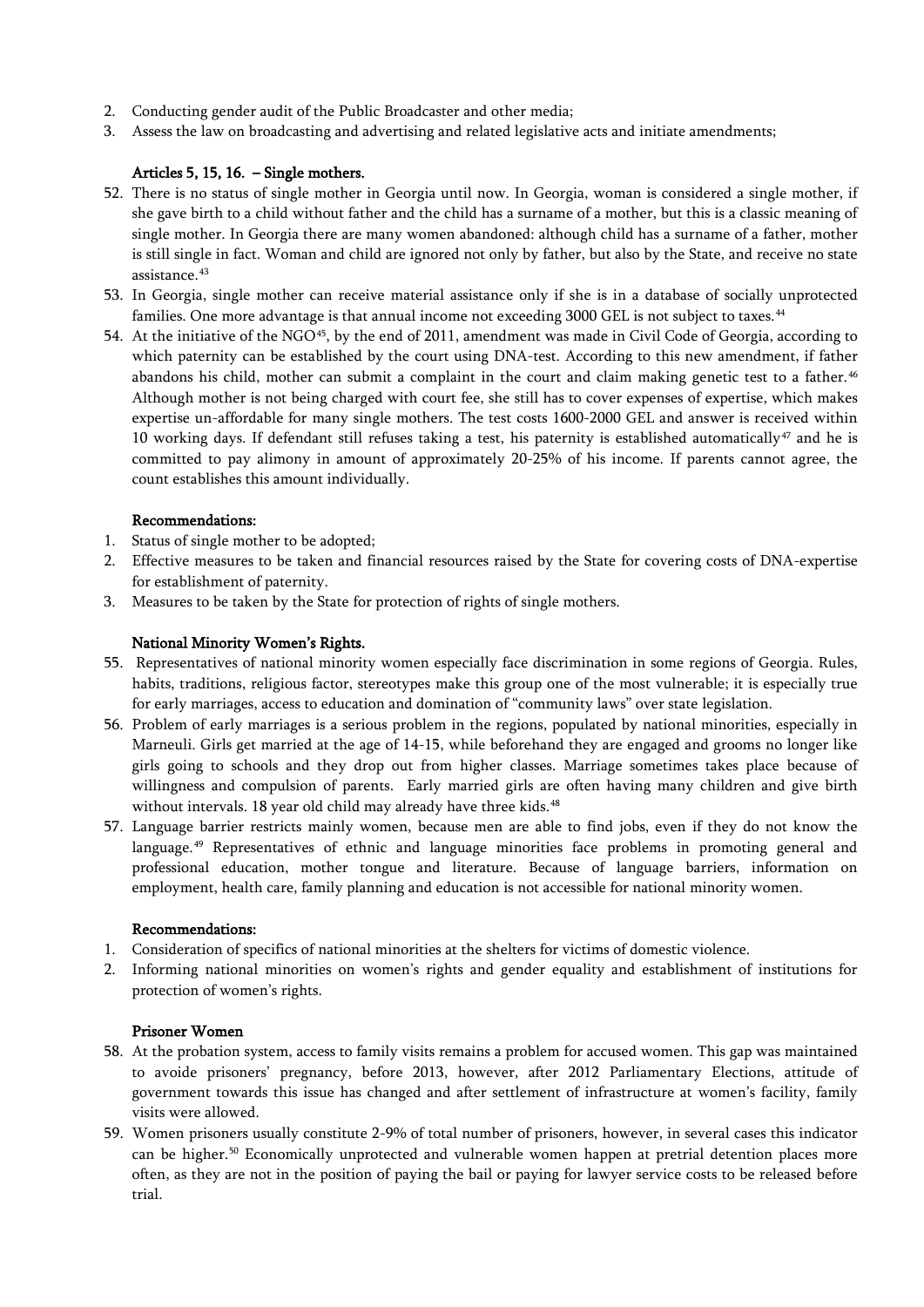- 60. A lot of accused women are psychologically unbalanced, addicted to alcohol or drugs and therefore, are in need of special support.<sup>[51](#page-24-19)</sup>
- 61. Government should more intensively carry out professional training, psycho-rehabilitation for prisoner women and work with prisoners with kids. <sup>[52](#page-24-20)</sup> Trainings in business field with different groups of prisoner women are now mainly carried out by non-governmental sector.

#### Recommendation:

- 1. Government should consider women's specific needs at penitentiary facility, consider [UN Rules for the](http://www.ohchr.org/Documents/ProfessionalInterest/BangkokRules.pdf)  [Treatment of Women Prisoners and Non-Custodial Sanctions for Women Offenders \(the Bangkok Rules\);](http://www.ohchr.org/Documents/ProfessionalInterest/BangkokRules.pdf)
- 2. Establish re-socialization programs for dismissed women that will help them in integration in the society;
- 3. Support improvement of conditions for prisoners from socially unprotected and other vulnerable groups.

### <span id="page-9-0"></span>LGBT Women

- 62. Several NGOs work on these issues in Georgia. In 2012, a study was conducted on the status of LGBT persons<sup>[53](#page-24-21)</sup>. The study evaluated how wide is discrimination against LGBT group in different spheres, what type of physical or psychological violence is taking place and in what frequency, whether family members know about their orientation, how members of the group themselves assess the attitude of society towards them, etc.
- 63. Although, equality of rights is ensured by the constitution, in everyday life, LGBT persons face aggressive attitudes, discrimination and violence. Existence of number of legislative gaps supports institutional and legal discrimination towards LGBT persons. Social intolerance covers and is reflected in official attitude towards LGBT persons. Afterwards, LGBT persons have to live in unending fear, hide their sexual orientation and restrict self-expression. Adult, as well as young LGBT persons face harassment and oppression. Despite the claims on violations of rights, government has not adopted any law specifically for the solution of this issue (Anti-Discrimination law has been adopted by the Parliament in 2014). It should be mentioned, that  $4<sup>th</sup>$ periodic report of government does not mention the problems of LGBT persons at all.

#### Recommendation:

<span id="page-9-1"></span>1. Government should pay more attention to the protection of LGBT persons human rights.

#### Article 6. Trafficking in women

- 64. "Law on combating human trafficking" [54](#page-24-22) entered into force on June 16, 2006. [55](#page-24-23) Human trafficking is punishable action also by the criminal code of Georgia. Government entities, as well as representatives of nongovernmental and international organizations have been working on the development of the law. Trafficking was announced as a punishable action by the criminal code of Georgia in 2003. <sup>[56](#page-24-24)</sup>.
- 65. Besides the positive changes regarding combating trafficking (start of the work of hotline, establishment of shelters, development of action plan, functioning of state fund on Protection and Assistance to the Victims of Human Trafficking, etc.), number of investigations and criminal prosecution dimineshed greatly. (See annex #3).
- 66. According to the US State Department TIP report, position of Georgia in 2012 worsened compared to previous year and moved from Tier 1 to Tier 2. [57](#page-24-25)
- 67. Identification of victims of human trafficking also remains an issue.<sup>[58](#page-24-26)</sup> Compared to previous year, number of persons recognized as victims of trafficking by the government and efforts for proactive identification of victims among vulnerable groups, lowered. Information on investigation of such type of cases where public servants were involved in trafficking is low. The number of investigations of the cases of trafficking and punishment of persons involved in human trafficking decreased.
- 68. Another problem stems from government not proposing any type of grant program for non-governmental organizations for raising public awareness on trafficking. Although, government continued information campaign through media, public statements, advertising billboards, social TV advertising, and seminars, these activities have incidental character and are less effective.

#### Recommendations:

- 1. Government should take permanent measures for combating trafficking;
- 2. Government should support awarenss raising of society on the issues of human trafficking;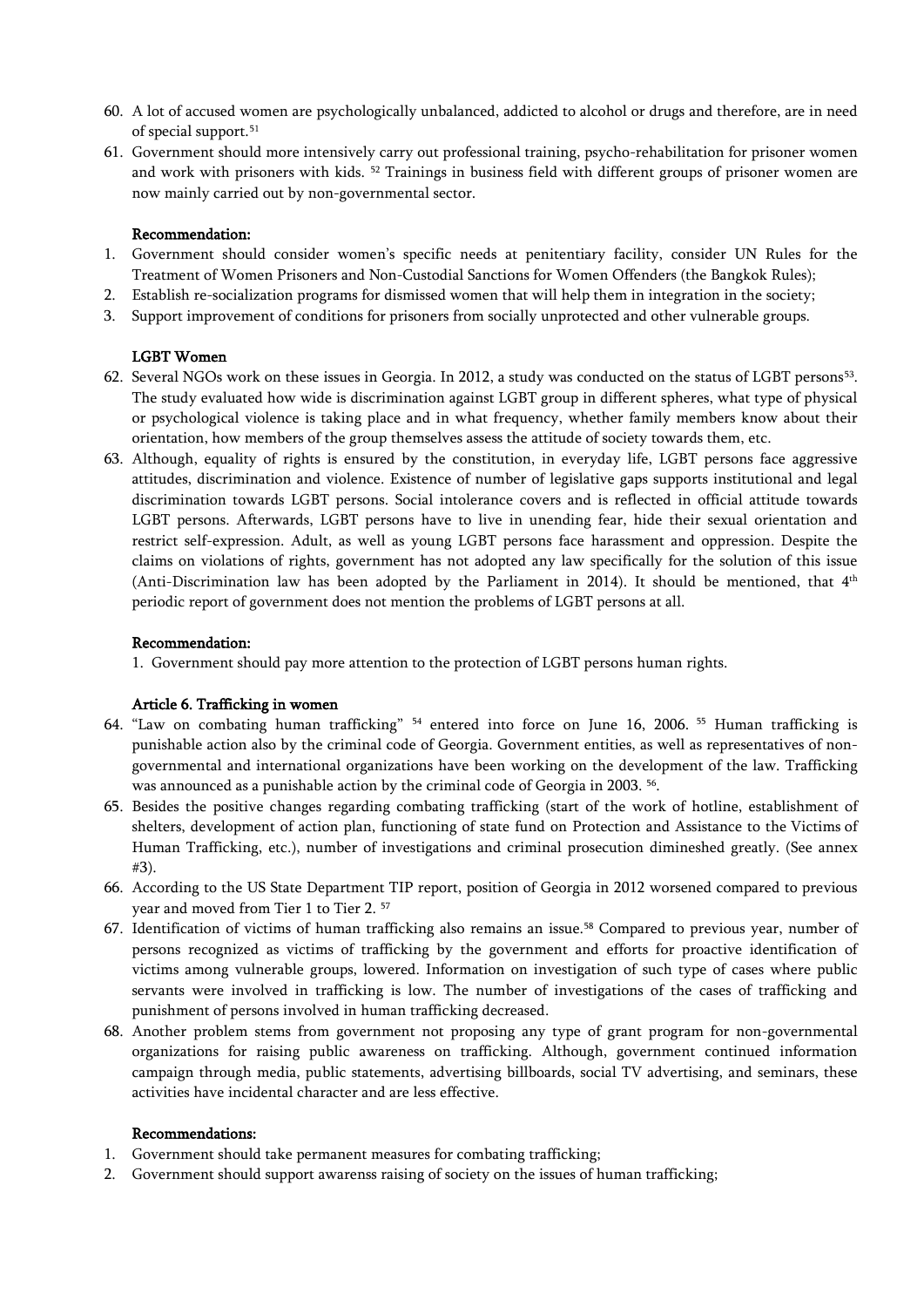3. Government should provide grant programs to NGOs for implementation of educational and informational activities on the issues of human trafficking.

## <span id="page-10-0"></span>Article 7 and 8 – Women's participation in politics and social life.

- 69. Main challenge of gender equality remains to be low level of women's participation in political life of the state. According to the "global gender gap index"[59](#page-24-27) , Georgia takes 97th place out of 136 states according to women's political participation. Representation of women at the Parliament of Georgia is 11%, at the ministers' offices - 21%; while at the local self-government bodies – 10%. It should be mentioned that participation of women at the local government level decreases after each election. There is an especially low indicator in the city councils of the national minority populated municipalities.
- 70. According to "global gender gap index", Georgia holds 102nd place according to women's representation at the parliament, while according to Inter-Parliamentary Union, as of December 1, 2013, among 188 national parliaments, Georgia holds 105<sup>th</sup> place based on statistics of women's participation. <sup>[60](#page-24-28)</sup> Although, after 2012 parliamentary elections, women's representation at the legislative body was increased by 5%, Georgia remains among the states, where women's representation at decision-making level is low.
- 71. There is no regulation about gender quota in election legislation in the country. Regarding this issue, recommendation was presented by Venice Commission in 2011 [61](#page-24-29) according to which, Georgia should review election system and to increase women's engagement in political processes in Georgia through introduction of quota or other effective mechanisms.
- 72. In 2011, special supplement was added to the organic law of Georgia on political unions of citizens, which envisaged allocation of supplementary 10% funding for those parties, which included at least 20% of different gender in every 10 candidates on the party list. According to the amendments adopted in 2013, the abovementioned funding was increased to 30%, for the inclusion 30% of different gender. Despite this incentive, for 2014 local self-government elections, number of women candidates represented is still low in party, as well as majority lists [62](#page-24-30) .
- 73. Moreover, there is a problem in lack of communication among different actors (political parties, state structures, non-governmental and international organizations), which hinders strengthening women's political participation. With this aim, in February, 2014 "Task Force" was established, which coordinates support to women's political participation in pre-election period and will mobilize existing resources.<sup>[63](#page-24-31)</sup>
- 74. For effective implementation of gender policy it is necessary to improve institutional mechanism in legislative and executive branch. Matter of special importance is establishment of permanent institutions in executive branch at central, as well as regional level – in local self-governments. $64$
- 75. As of May 2014, women are heads of only 4 ministries Ministry of Justice, Ministry of Environment Protection, Ministry of Education and Science and Ministry of Foreign Affairs, which constitutes 15.8% of total number of ministries.

## Recommendations:

- 1. Increase politicians' responsibility on support of women's promotion in political life and government entities should contribute to women's career development at regional and central level.
- 2. Promote introduction of quota or other mechanism, as a temporary special measure for increasing women's political participation, in close cooperation with nongovernmental and international organizations.
- 3. Promote representation of national minority, internally displaced and other vulnerable groups in party lists.
- 4. Improve gender related institutional mechanism in Georgia at central and local levels.

## <span id="page-10-1"></span>Article 10 – Education

- 76. Constitution of Georgia <sup>[65](#page-24-33)</sup> is gender neutral in relation to education issue. Constitution of Georgia <sup>[66](#page-24-34)</sup> reiterates Declaration on Human Rights, provision specified by first optional protocol of the convention on human rights and fundamental freedoms and international covenant on economic, social and cultural rights, that everyone has the right to education.
- 77. According to the data of 2011-2013, number of students at state general education institutions is 606 659, among them girls - 242 026. <sup>[67](#page-24-35)</sup> Number of women with higher education in Georgia is high. According to data of 2012-2013, girls constitute 54.3% of total number of students at private higher education institutions, while at state higher education institutions – 56.5%. [68](#page-24-36)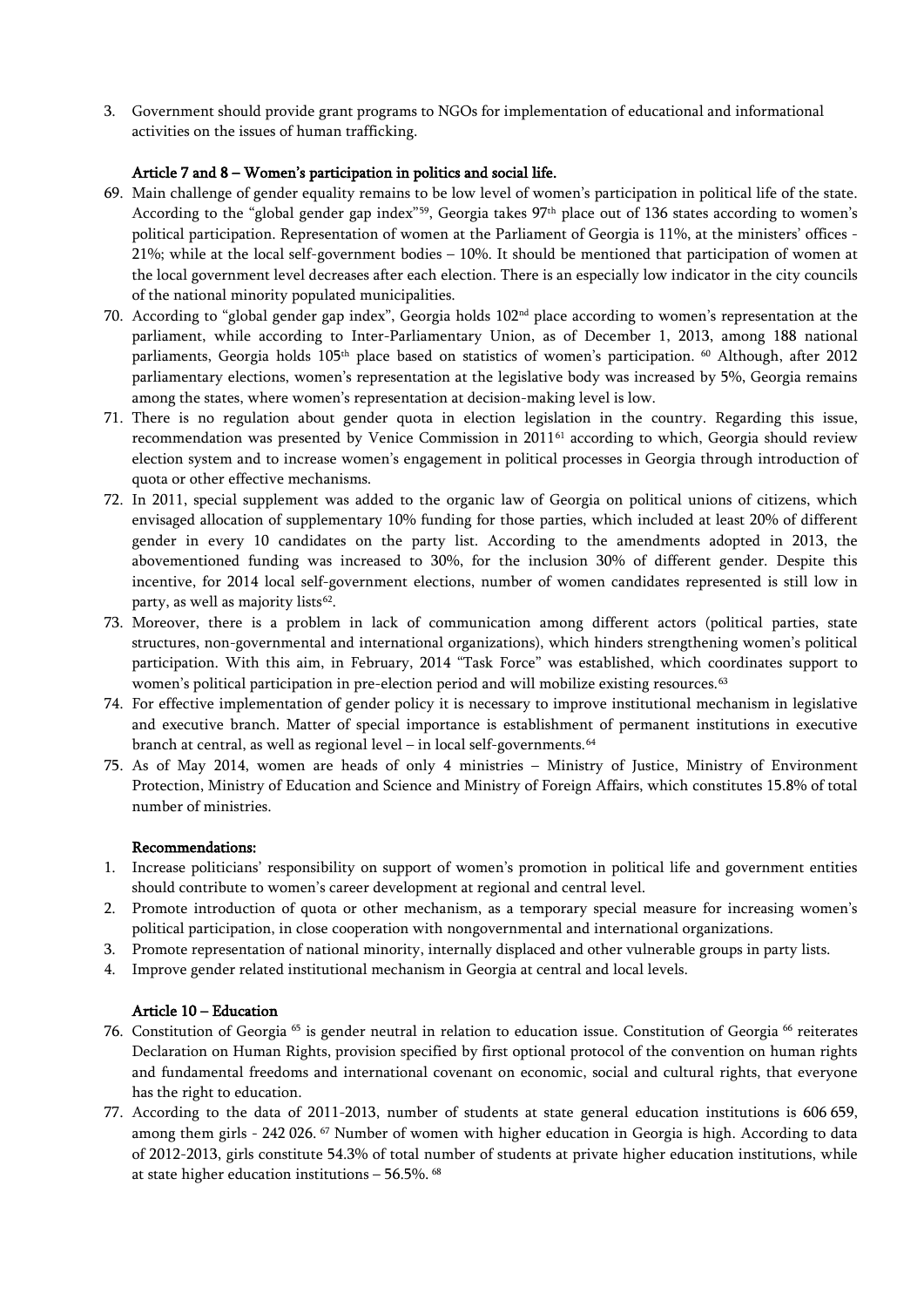- 78. At the education system, gender misbalance is evident from the data of 2013, according to which out of 67 152 teachers, 57 370 are women. <sup>[69](#page-24-37)</sup> One of the reasons for this, is extremely low salaries. Although, most of teachers are women, in the villages school administration are mainly represented by men, in Tbilisi – by women. At the universities, usually men are represented at the positions of rectors or deans.
- 79. Only 3 higher universities in Georgia have introduced gender studies. Gender studies program course was introduced by the non-governmental organizations in the framework of different projects mainly.
- 80. In 2012, study of civil education handbooks was conducted and besides some level of gender sensitivity, gender discriminatory attitudes were identified in the handbooks. More specifically, "during the development of the handbook, there is no willingness shown, or less attention is paid to equal representation of gender. Therefore, handbooks do not show women's role, contribution and importance in public-political life properly. Although, civil education handbooks give some knowledge on human rights, equality, but gives less or no knowledge on frequently unequal opportunities of realization of their rights by different gender in reality.[70](#page-25-0)
- 81. According to the data of Ministry of Education and Science of Georgia, from October 2011 till January 2013, at the public and private schools before finishing studies at the basic level, 7 367 girls dropped out of schools, main reasons of which is mainly early marriages. Dropout rates are especially high in Kvemo Kartli Region. Despite the recommendations presented in the report, issue of early marriages is still active and unfortunately, no active steps have been taken in this direction.<sup>[71](#page-25-1)</sup>
- 82. Government cannot or does not ensure reproductive or sexual education of adolescents at the standard study programs. Education of girls with disabilities remains a problem; as well as rural girls and women's access to higher and lifelong learning.
- 83. Educational programs for adults in Tbilisi and Regions are mainly carried out by non-governmental organizations and cover the courses of languages, computer and accounting.
- 84. Because of the problems related to childcare, women have less access to lifelong learning, compared to men. In Georgia, the idea that women should be occupied with household tasks and child care is widely spread. Therefore, women face additional barriers in accessing lifelong learning. Moreover, often women's educational and work opportunities are defined and restricted by their spouses after marriage.
- 85. No reaction is followed for women facing this type of problems for the support of this type of women. There are no programs for young, student mothers, which restricts single mothers from accessing education.

#### Recommendations:

- 1. Ministry of Education and Science of Georgia should consider gender parameters, including reproductive and sexual education study components, during the development of handbook standards.
- 2. Ministry of Education and Science of Georgia should work on raising gender sensitivity of the authors of handbooks, as well as teachers through conducting trainings;
- 3. It is important to strengthen activities directed to the awareness raising and special attention to be paid to awareness raising of teachers, parents and legal institutions about the problems deriving from early marriages and existing legal regulations.

#### <span id="page-11-0"></span>Article 11 – Labor and Employment

- 86. As of 2013, Women's economic activity and participation in state's economic life is very low. According to the "Global Gender Gap Index", Georgia holds 64th position out of 136 states. According to the same data, compared to previous years, Georgia has moved to lower position, instead of making progress, as of 2012, country was presented at  $57<sup>th</sup>$  position, while as of  $2011 - 54$ th position. [72](#page-25-2)
- 87. According to the same data, based on the indicator of equal pay for equal work, Georgia holds 14<sup>th</sup> place, with the ratio of annual income of women and men  $-114<sup>th</sup>$  place. Average rate of income also differs based on gender. Women's average income in 2012 in Public Sector was 456.6 GEL (approximately 256 USD; while men's – 833.8 GEL (470.1USD); in Private Sector – women have 583.9(328 USD); men - 968 (545 USD).[73](#page-25-3)
- 88. Issues related to the realization of labor rights are regulated by the labor code of Georgia, which entered into force in December, 2010[74](#page-25-4), while legal guarantees of labor rights employed in public service is regulated by the "law on public service". <sup>[75](#page-25-5)</sup>
- 89. Although amendments to the labor code were made in several stages, employed women's situation is still harsh and needs to be changed in compliance with international standards: compensation for pregnancy, birth giving and child care is still low (about 90 USD monthly), legislation recognizes unequal conditions for women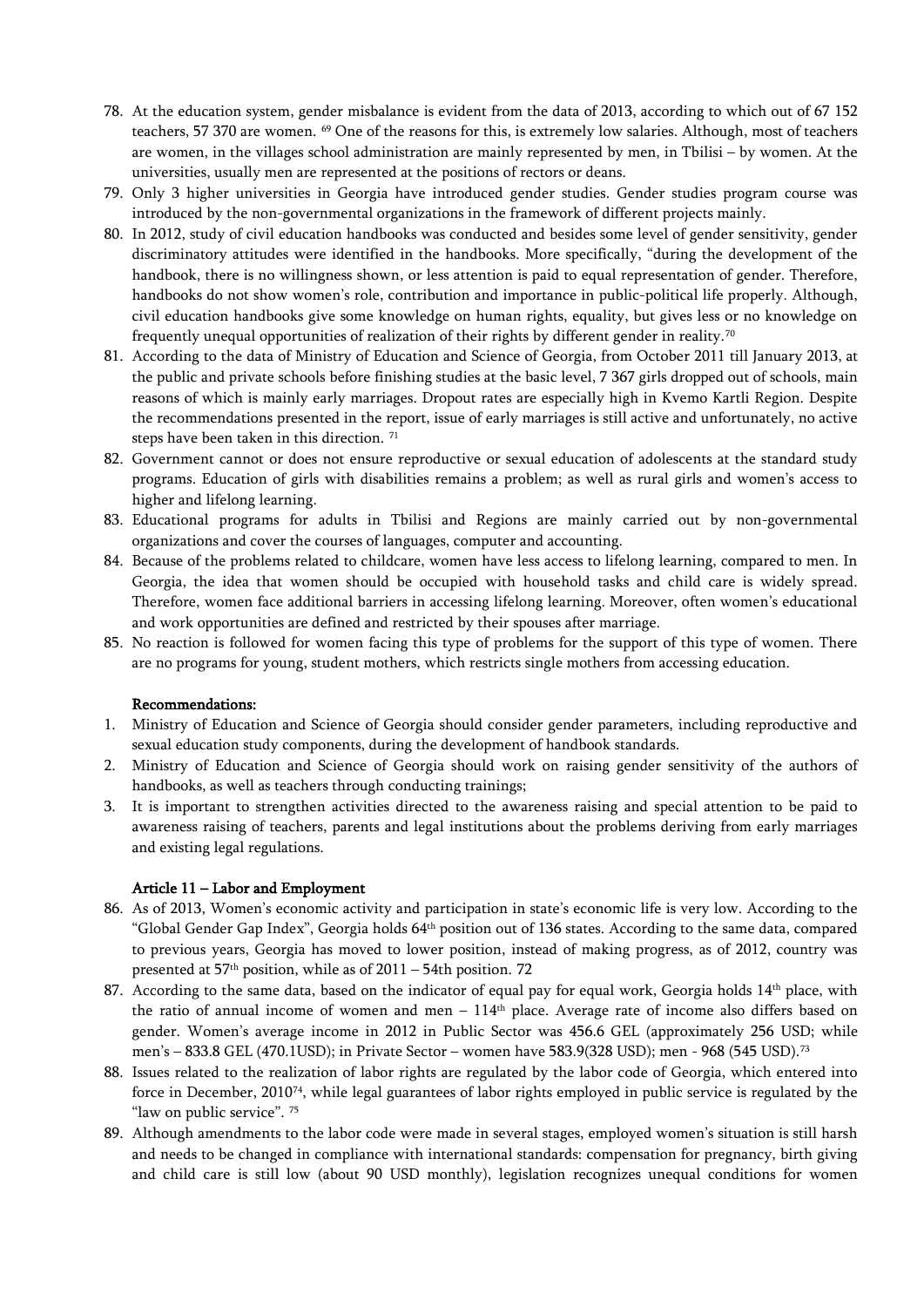employed in public and private sector, there are no specific conditions considered for pregnant and nursing women.

## Recommendations:

- 1. Fundamental guarantees for labor rights of mothers and pregnant women to be defined by the constitution;
- 2. Improve the legislation regulating legal relations; labor rights, social rights and guarantees of those employed in private sector, including women, should become equal to those employed in public service, based on the principle of equality;
- 3. State should join 183th Convention of International Organization(ILO) on protection of maternity;
- 4. Support entrepreneur women, including rural women, by issuing low interest rate credits and financing of small agricultural projects;
- 5. Increase awareness of rural women about their rights on property and land.

## <span id="page-12-0"></span>Article 12 – Healthcare

- 90. 2011-2015 National Strategy of Georgian Healthcare aims at development of services for mothers and children. Circumstances that lead to women's decision on artificial termination of pregnancy are directly related to the problem of availability and accessibility of family planning services.<sup>[76](#page-25-6)</sup>
- 91. Compared to 2009, number of abortions in 2012 has increased by 61.3%. By discussing number of abortions by age groups, it is noteworthy, that abortions made by women between the ages of 20-44, are more than 94% of total number.<sup>[77](#page-25-7)</sup>

Non- governmental organizations conducted a research concerning this issue, in the framework of which, 1600 women living in 4 regions were interviewed. <sup>[78](#page-25-8)</sup>Interviews confirmed the fact, that number of selective abortions is high.<sup>[79](#page-25-9)</sup> 1,4% of interviewed women told, that they've made abortion because of sex of the child, information about which they received before making decision on abortion. [80](#page-25-10)

- 92. Number of selective abortions in Georgia is worrying. Regions, settled by ethnic minorities are particularly distinguished. Members of Parliamentary Assembly of Council of Europe (CoE)<sup>[81](#page-25-11)</sup> state that in Georgia, Albania, Azerbaijan and Armenia, selection of sex before birth achieved alerting level. [82](#page-25-12)
- 93. Non-governmental organizations were first to react to the problem of selective abortions, underlined in 1829 Resolution of CoE Parliamentary Assembly.<sup>83</sup>By the data of EU Parliamentary Assembly, by the ratio of birth of girls and boys, 111 boys are born for every 100 girls. By the data of UN, this ratio of birth of girls and boys, 106 boys are born for every 100 girls. We may conclude that despite the tendency of reduction of abortions in Georgia, number of abortions is still very high. [84](#page-25-14)

## Recommendations:

- 1. Raise awareness of population on the issues of reproductive health and gender equality/rights.
- 2. By implementing educational programs, the State should promote elimination of the practice of prenatal defining of sex.

#### <span id="page-12-1"></span>Article 14 – Rights of women living in rural areas.

- 94. Support of women, living in rural areas needs great efforts. Despite the fact, that many non-governmental and international organizations work on women's rights and gender equality in Georgia, this is not enough. Women's economic empowerment is very important to strengthen their role in family and social life.
- 95. Situation of women's employment is particularly difficult in conflict affected areas and in the villages settled by internally displaced and compactly settled people. Most of women living in rural areas do not own strategic property. They live in the houses of their fathers or husbands and are never the owners. They do not make differences between "family's income" and "woman's income", or "family's property" and "woman's property". Women living in rural areas, particularly in mountains, do not have access to information on services concerning healthcare, economic issues, insurance or other social issues.<sup>[85](#page-25-15)</sup> Despite the support and participation of non-governmental and international organizations, it is necessary to make more active and important steps for women's economic empowerment and their involvement in agriculture. It is noteworthy, that women are not on high positions neither in legislative, nor in executive branches working on agricultural issues.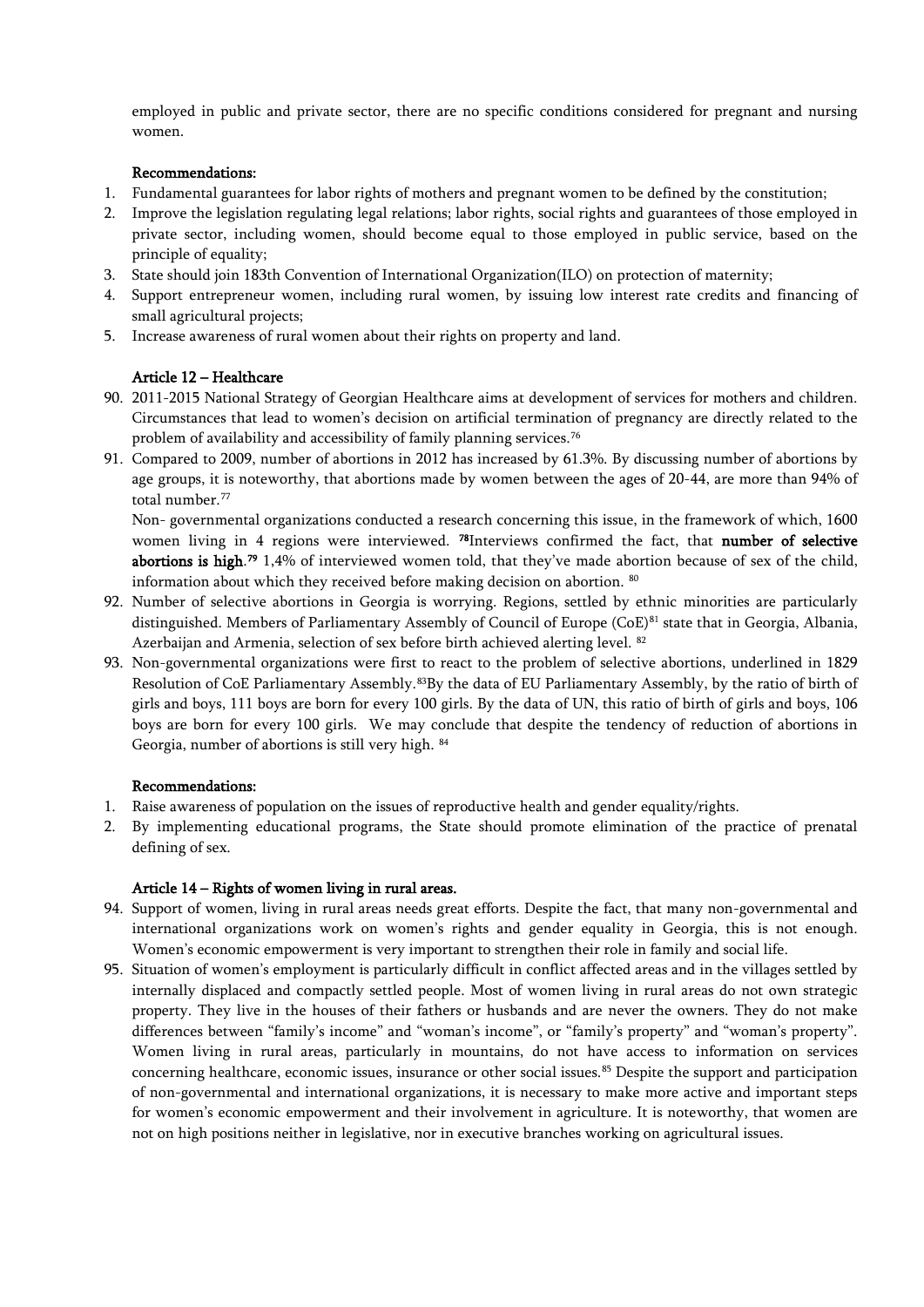## Recommendations:

- 1. Coordinated work of legislative and executive structures and cooperation with non-governmental and international organizations will make possible the achievement of better goals and results in the field of gender equality.
- 2. It is necessary to work out educational programs for women and girls about reproductive health and cancer diseases;
- 3. Develop special grant programs for women and girls, which will create initiative groups/ organizations;
- 4. Promote establishment of cooperatives in order to allow women's participation in development of agriculture;
- 5. Develop special grant programs for women and girls, which will promote the implementation of cultural initiatives of women, living in high mountain regions (promoting unions/groups of creative women and girls and their activity).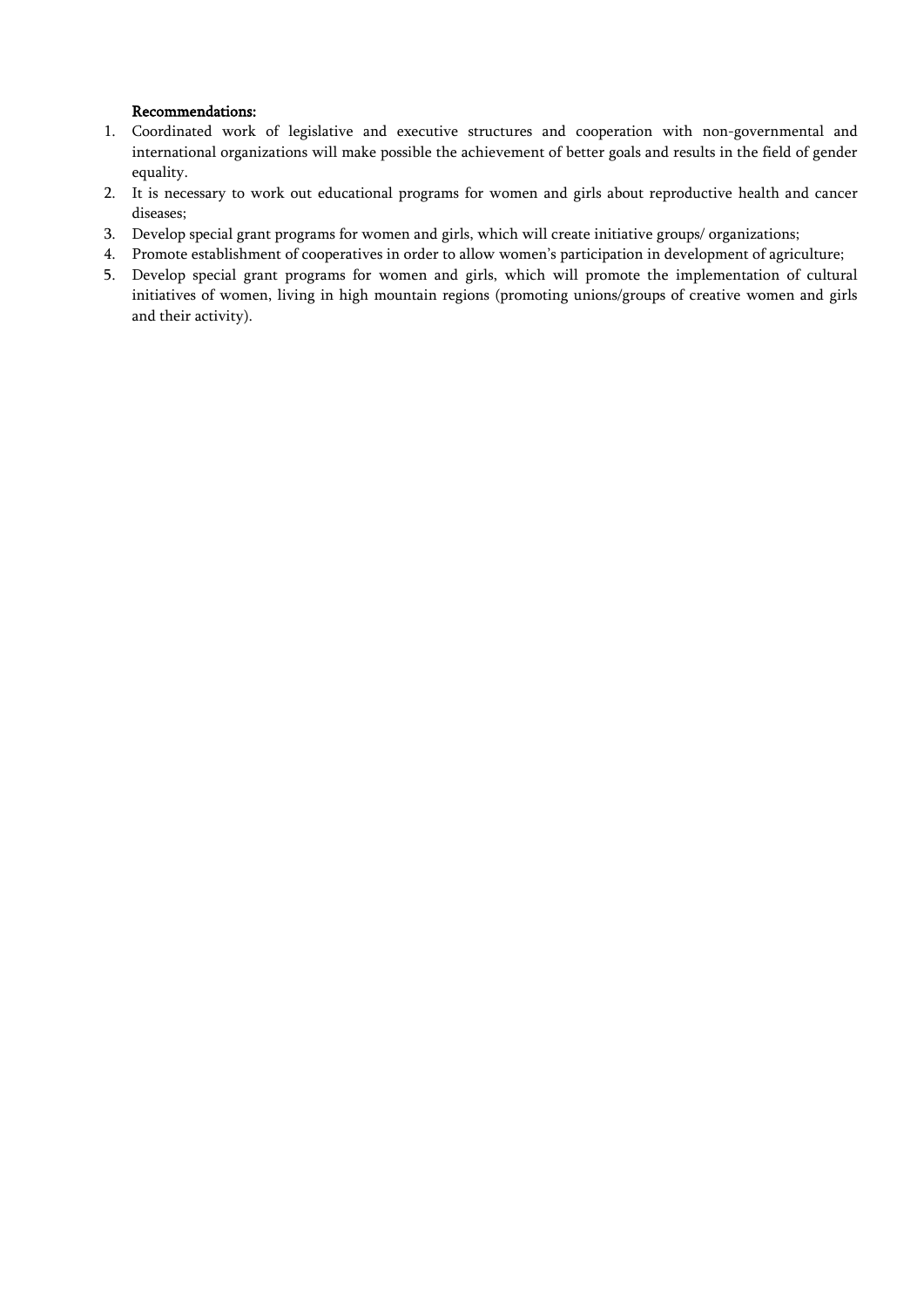#### **Conclusion**

Despite the significant progress, the achievement of gender equality is still a problem in Georgia. Even though in 2013, there has been a number of positive changes in Georgia in the legislative, institutional and civil society's actions towards promoting gender equality, the level ofinequality is still high.

Great efforts and active participation of NGOs in the field of women's rights included number of activities and initiatives of non-governmental organizations to attract attention to women's rights and to participate in correcting the infringement issues, which at times resulted in the creation of special mechanisms.

Although in the previous reporting period onwards, many things have been done for women's rights and gender equality on both the legislative and executive levels, the state needs more of an effort to show the CEDAW Committee and in the UPR recommendations, improvement and strengthening of the institutional mechanisms. It is necessary to have a gender sensitive budget to make implementation of gender mainstreamingsystematic.

As practice shows, only gender neutral legislation and absence of gender discriminatory expressions in law do not always facilitate gender equality in the society; many other factors and obstacles affect the women's status and conditions. Hence, additional, gender oriented legislation is needed to achieve gender equality goal or at least to improve women's status. That is the main reason for integrating special legislation into national one. Speaking about the laws that particularly aim to ensure gender equality in Georgia, one can conclude: it is necessary to strengthen the institutional mechanisms for enforcing the legislation, so that the state will actually protect gender equality.

The practice, the numerous interviews with experts and practicing judges and lawyers, focus groups conducted with citizens' participation, seminars and workshops, which were provided in the framework of different projects, demonstrated different picture: the positive discrimination is the main source for gender discrimination on labor market of Georgia, the cruel situation in the domestic violence field, problems of women's representation in the state bodies, are the problems that exist.

Thus, to conclude, several laws have been adopted and respective institutional mechanisms have been created to lay down the legal basis for gender equality in Georgia, nevertheless, a lack of political will and low gender awareness of the society stillimpede the process of overcoming existing obstacles. However, certain steps forward have been made in this direction and we need to build upon them.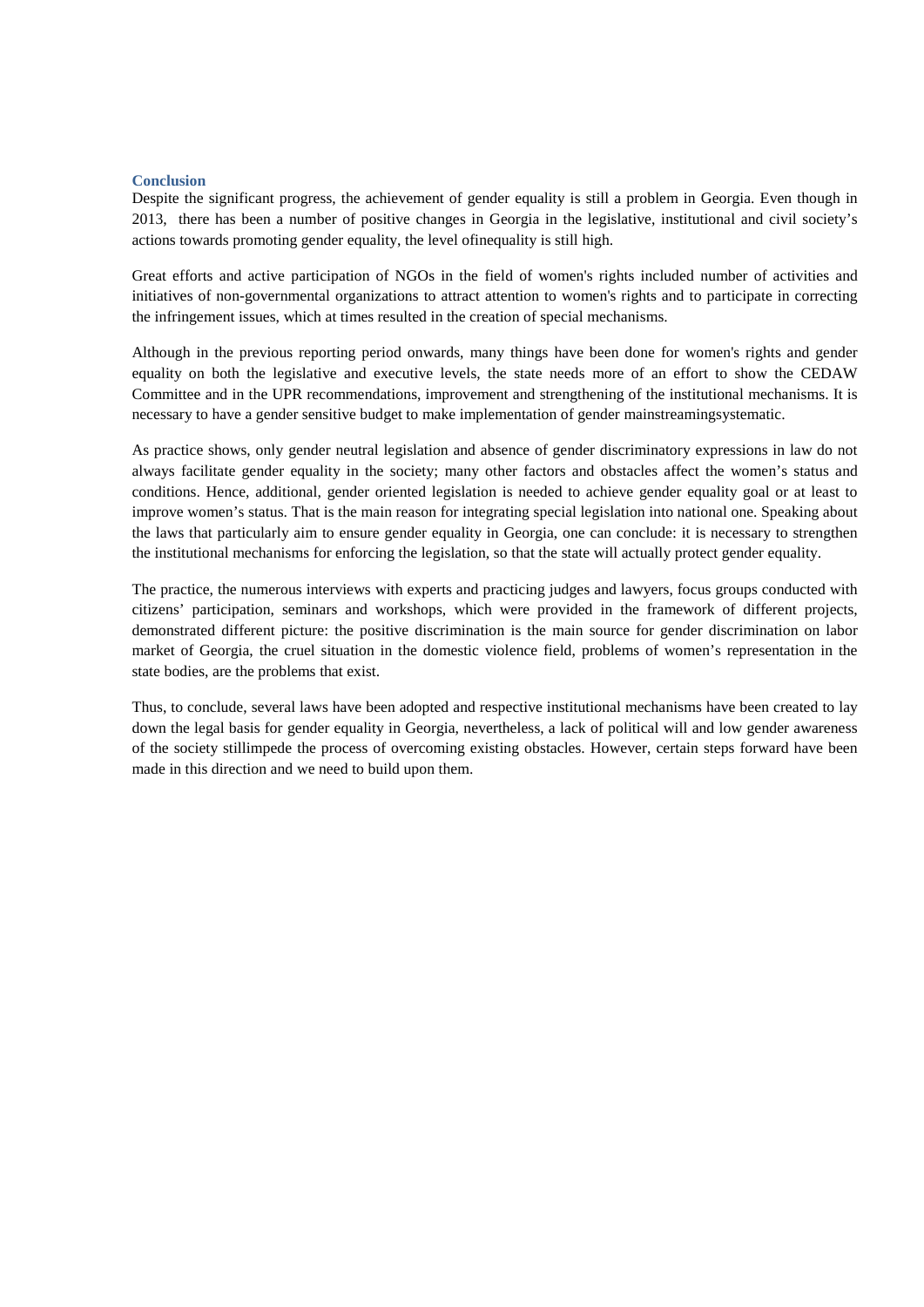## <span id="page-15-0"></span>Annex 1 - NGOs working in the field of protection of women's rights, who took part in the process of preparation of this report:

Advisory Centre for Women "Sakhli": Advisory Center for Women "Sakhli" was founded in 1997. The aim of the Center is to promote combating domestic violence (DV) and to assist victims of DV. Since its establishment the organization is continuously working on the problem of domestic violence. "Sakhli"'s work is carried out in two main directions:

Service Provision to DV victims in the form of free psychological consultation-rehabilitation, legal and medical, social consultations, DV shelter (2007-2012) and crisis centre services;

DV prevention - promoting legislative reforms and adequate public opinion on DV issue, trainings, research work and networking.

"Amagdari": "Amagdari" is working on the issues of protection of women's labor rights and promoting the conditions for their employment. It was created in 1996 for women's adaptation on the labor market in the conditions of transitional economy in Georgia. Areas of activities: socio-economic rehabilitation of women and promotion of productive employment; protection of labor rights, gender equality; increasing women's participation in decision making; re-socialization of victims of domestic violence, eradication of violence against women at the workplaces. Organization is actively involved in the legislative activities, conducts surveys, submits to the state authorities the professional recommendations on the measures supporting the employment; submits to the international organizations the reports on discrimination of women and their socio-economic conditions.

Association "Hera XXI": Association "Hera XXI" is Georgian non-governmental, non-commercial, educational legal entity, based on volunteering. Association provides the population of the country with comprehensive and qualified information in the field of reproductive health and healthy lifestyle. Association "Hera XXI" aimes mainly at increasing access to the information and services in the field of reproductive health for any individual, regardless their sex, origin, social or health status.

Association "Imedi": IDP women movement for Peace was founded in 1999 in Zugdidi: organization's mission is to promote women's participation in conflict resolution and peace building processes and psycho-social and economic rehabilitation of internally displaced people.

Association "Leaders for Democracy": Association "Leaders for Democracy" (LFD) was established in 2008 in Georgia by the graduates of the National Democratic Institute's "Future Women Leaders". The mentioned courses aimed at enhancing women's role and developing their professional skills. Members of the organization are represented in different executive governmental structures and NGO sector. They are qualified experts in different fields.

The aim of LFD is - to encourage women for taking an active part in political and social processes, - to rise awareness about woman's, as decision makers', role and importance in society, - research of women's actual problems and make the proper arrangements to overcome them, - to make an active role in democratic development of the country.

The NGO has conducted various workshops and events together with partner organizations. It intensively collaborates with local women's non-governmental organizations, Gender Equality Council of the Parliament of Georgia, the Council of National Minorities within Public Defender's Institution, etc.

Association of Azerbaijani Women: Association of Azerbaijani Women was founded in 2000 and works on issues of minorities. Association supports integration of Azerbaijani population in Georgia, their education. Moreover, promotes leadership and self-socialization trainings of minorities as well as education in the field of learning Georgian language and computer technologies.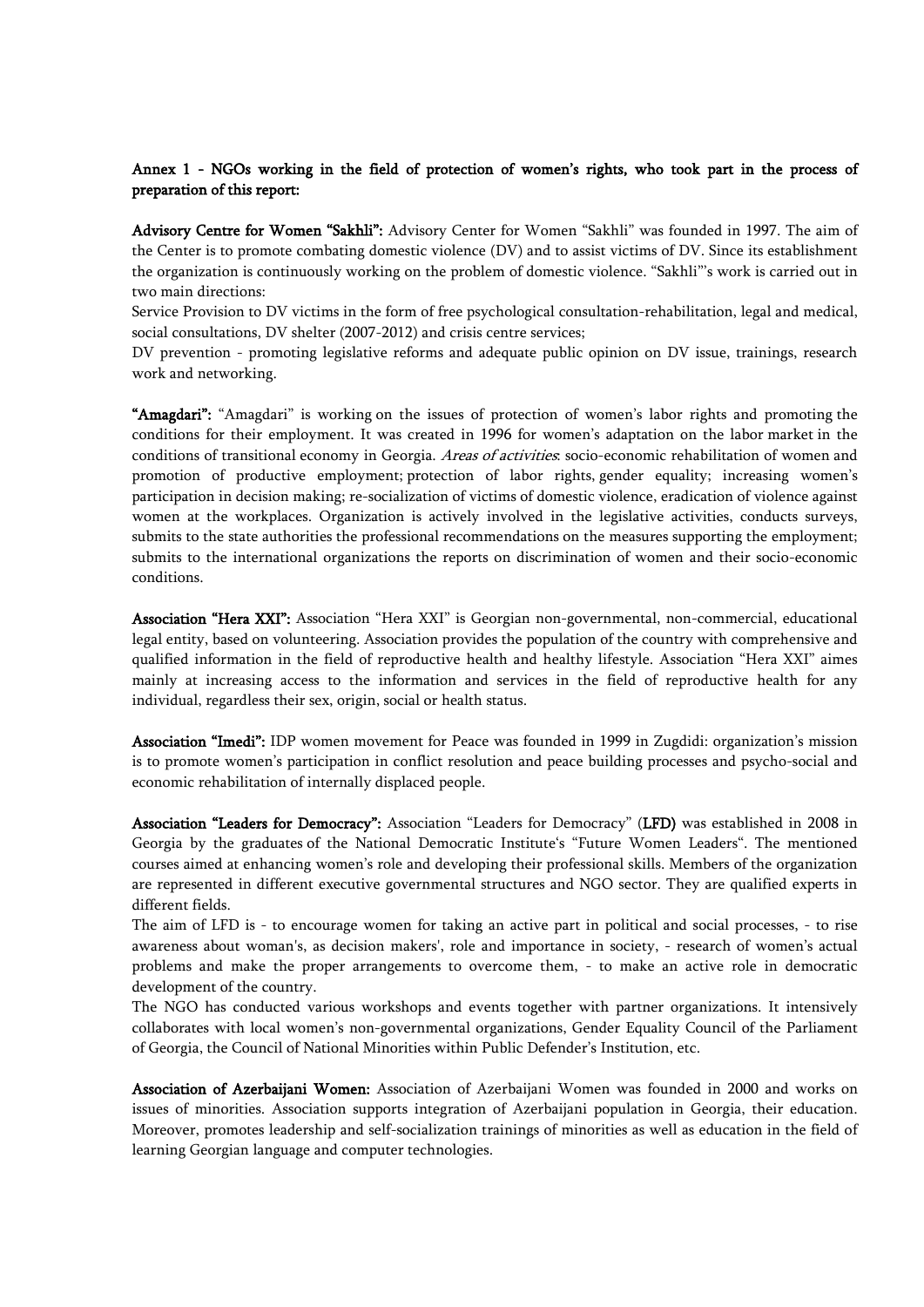Coalition for Women's Political Engagement: Coalition was created in the framework of the joint project of Women's Information Center and UK charity organization Oxfam "Sustaining Gender Justice through Enhancing Women's Political Participation" and is directed to increasing women's engagement in Georgian politics and local government elections of 2014. Coalition brings together up to 40 women of Shida Kartli region. Goals are the following: \*Increasing women's political engagement on local self-government level; \*Timely response to regional problems; \*Increasing public awareness of gender issues; \*Increasing women's role in politics.

Cultural-humanitarian foundation "Sukhumi": NGO of women IDPs from Abkhazia, Kutaisi, Georgia. Mission of the organization: developing women's activism in order to enhance women's role in the process of building democratic society and peaceful settlement of conflicts, through educational, legal, economical, social and cultural activities. Main directions of the organization: women and peace-building; women and politics; women and nonviolent society; and working with youth.

Gender Equality Network (GEN): Gender Equality in Political Processes. The Gender Equality Network in 2012 has started its activities for gender equality in political processes. The project "Gender Equality in Political Processes" developed in several directions: Parliament of Georgia and the Gender Equality Network of gender equality and women rights in support of the country; mutual respect and support in the work for gender equality and women's political enhancements.

"Gender Justice": NGO "Gender Justice" (GJ) was registered by the group of experts who have introduced and started implementation of the Gender Equality Policy in Georgia. One of the founders was the member of Gender Equality Parliamentary Council; regarding this, GJ conducts surveys and trainings, takes part in public hearings and law drafting process in the field of human rights and gender equality, is actively involved in UNSCR 1325 implementation process.

Kakheti Regional Development Foundation (KRDF): Kakheti Regional Development Foundation (KRDF) was founded at the end of 2008 through the support of Norwegian Refugee Council (NRC) to proceed with its activities after the phase-out of the agency from Kakheti region in 2009. Vision is to encourage social and economic equity and high level of legal awareness and civil responsibility of local population in Kakheti region (including IDP people and refugees). KRDF promotes community integration and socio-economic development as well as the integration of ethnic groups, and creating equal conditions and opportunities for them.

Partnership for Human Rights (PHR): "Partnership for Human Rights" PHR was founded in July 9, 2012 as a non-profit, non-commercial organization. Organization is working on the issues related to the vulnerable groups: persons with disabilities, women's rights and gender equality, children's rights, rights of the elderly etc. Its strategies imply Human Rights protection at the administrative and judiciary levels, human rights monitoring, harmonization of the domestic law in compliance with the international human rights and standards.

The IDP Women's Association "Consent": The IDP Women's Association "Consent" is working in the field of protection of rights of IDP women and members of their families since 1995, and since 2008 with conflict affected women and girls as well. The main directions of work: free psycho-social and medical rehabilitation; informal education for IDP leaders, women and youth; support initiatives of communities affected by war, advocacy at central and local level (during last two years - three legal initiatives); since 1996 organizing peacebuilding dialogues with women and youth from breakaway regions. Is a member of several regional and international networks working on the women's right issues.

The Samtskhe-Javakheti Media Center: The Samstkhe-Javakheti Media Center, registered in Georgia on 1/3/2002, is a non-governmental organization in Borjomi, Georgia. The Center's mission is to promote and develop the democratic process by strengthening independent media and to empower civil society through the media. Our slogan is "Media for Development and Development for Media." The Media Center's partners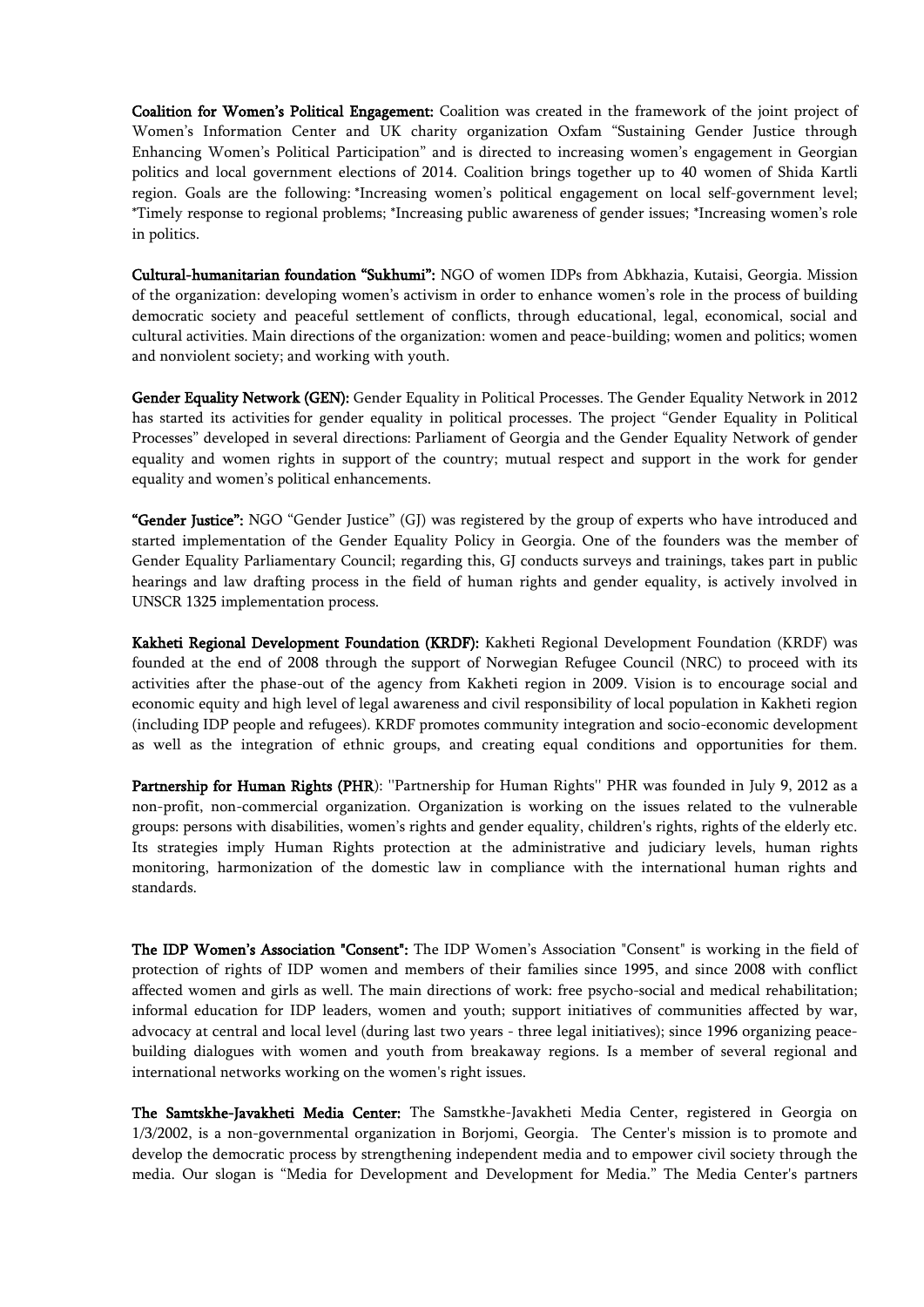include: Akhalkalaki (ATV-12), Akhaltsikhe (9th-Line), Borjomi (TV-Borjomi), Marneuli (TV-Marneuli) and Ninotsminda (Parvana) regional TV stations. The web site i[s www.mediacentri.ge](http://www.mediacentre.ge/) 

Union of Pedagogy: Union was found in 2002 and works on issues of trafficking in human beings, education, youth, gender modeling.

Women's Information Center (WIC): Women's Information Center keeps particular focus on the process of elaboration, lobbying and implementation of governmental action plans; participates in drafting of new laws and making amendments to the existing draft laws that regulate gender equality. WIC strives for making its own contribution to the formation of civil society and government and pro-actively co-operates with the existing institutional mechanisms. WIC was participating in coordination of preparing CEDAW shadow report in 2014.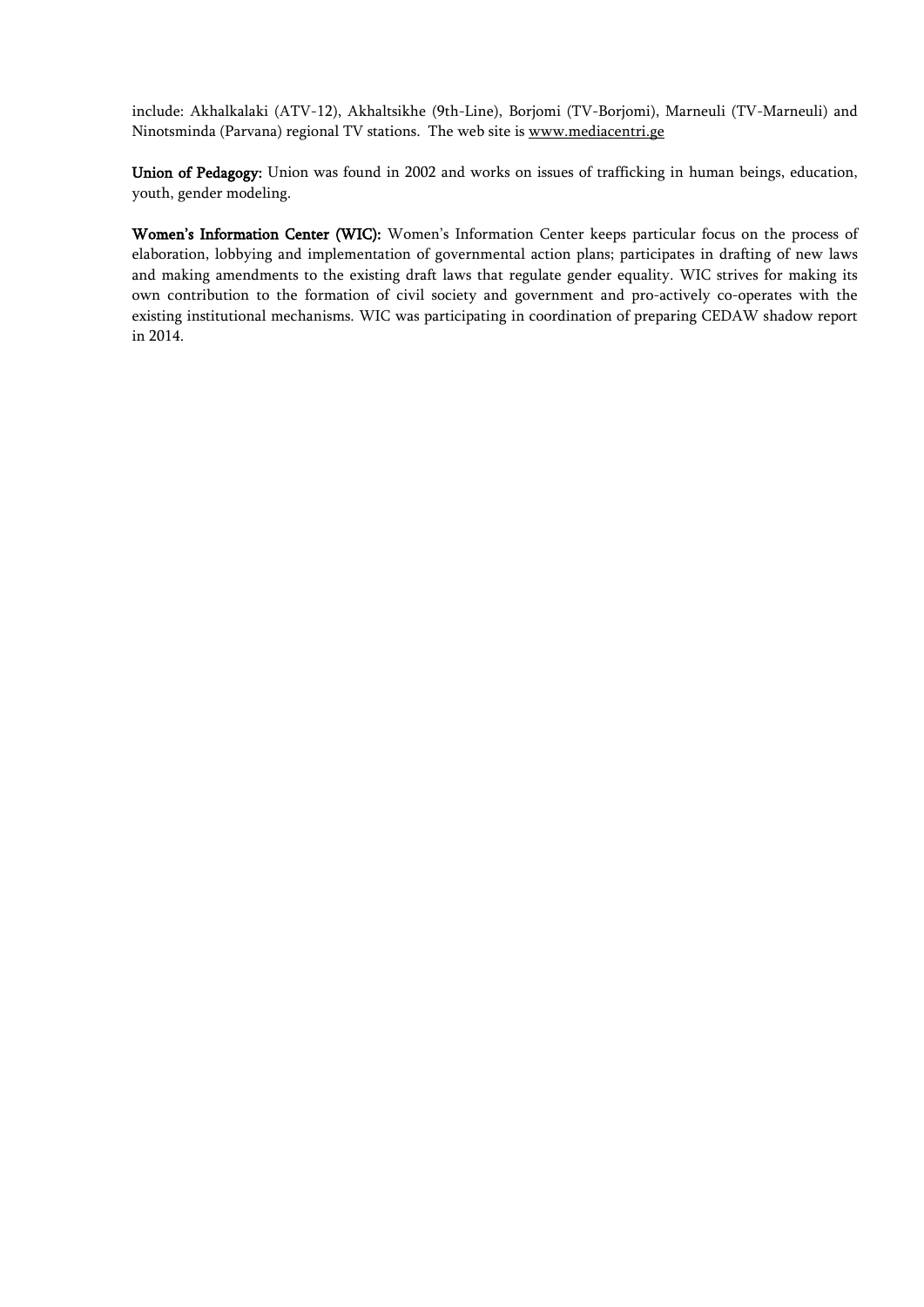

<span id="page-18-0"></span>Annex 2 - Statistic concerning Violence against Women

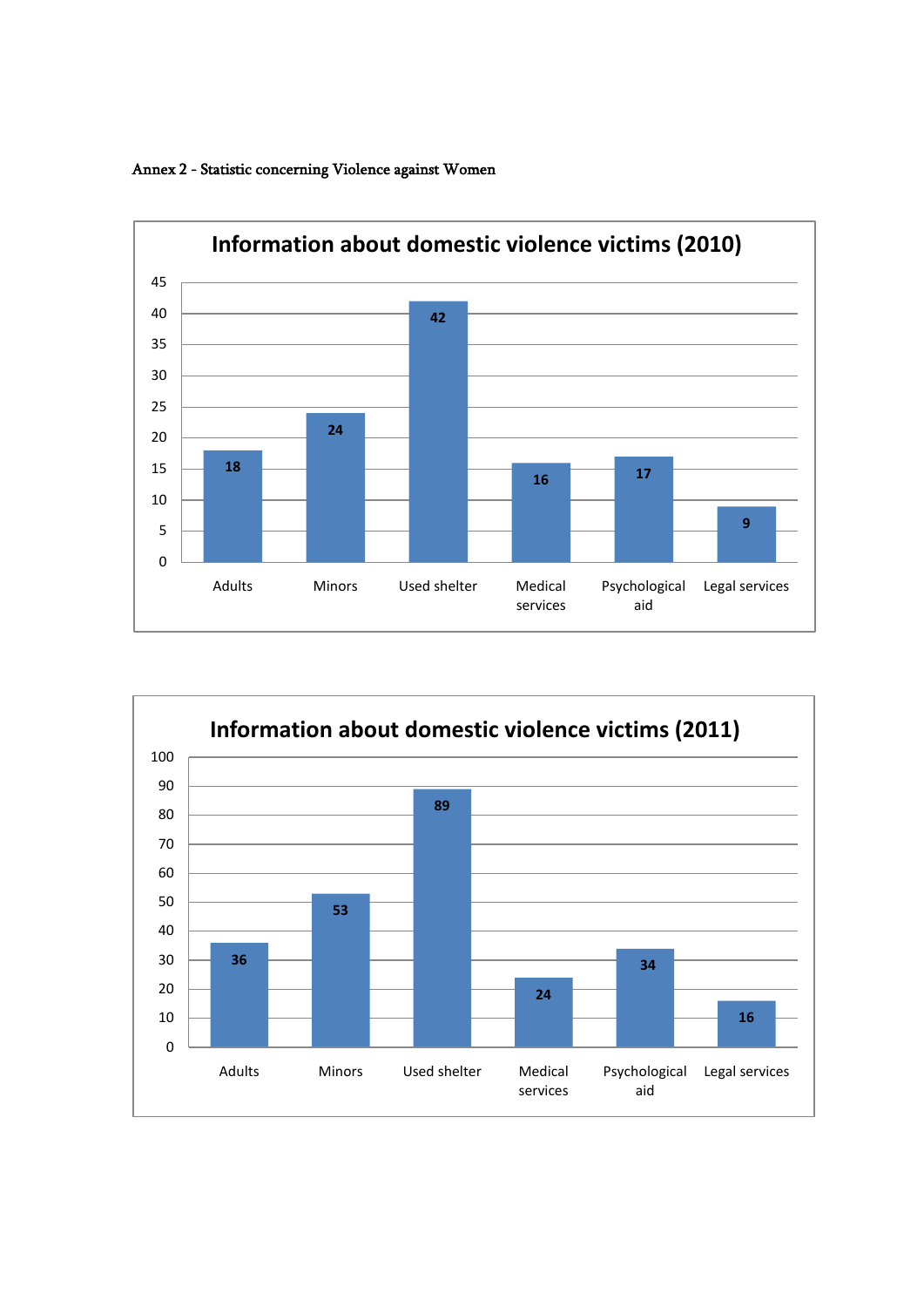

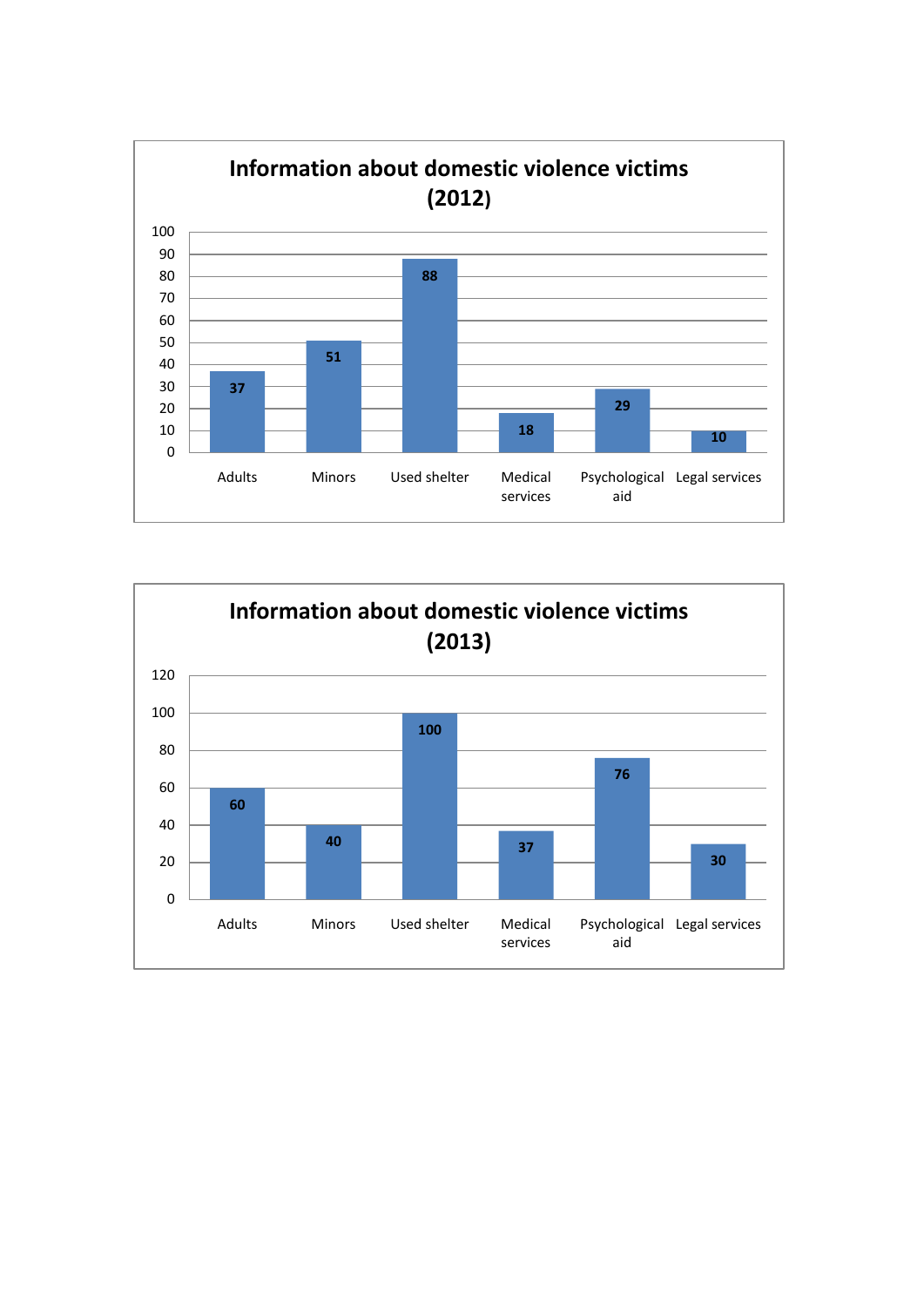<span id="page-20-0"></span>



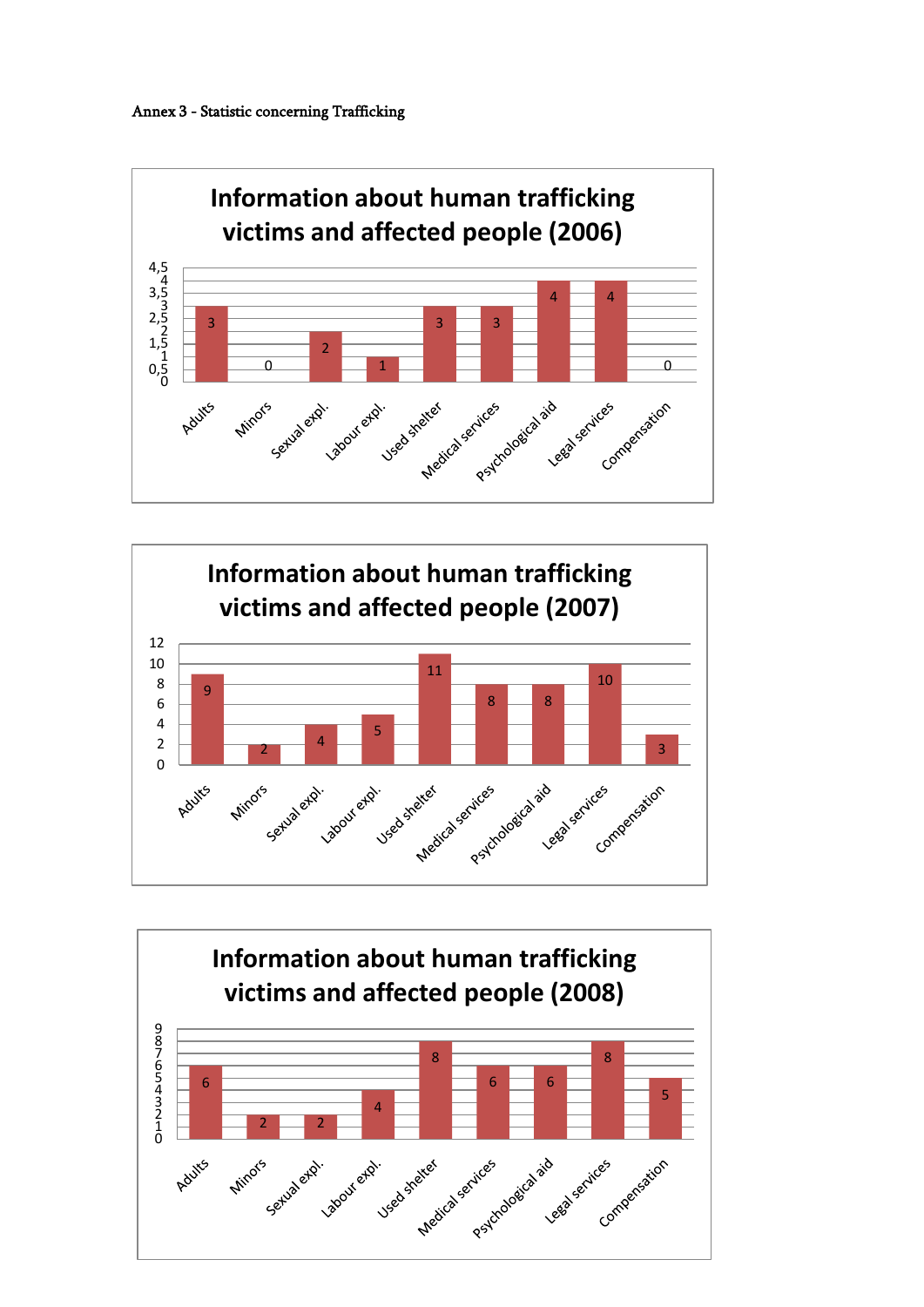



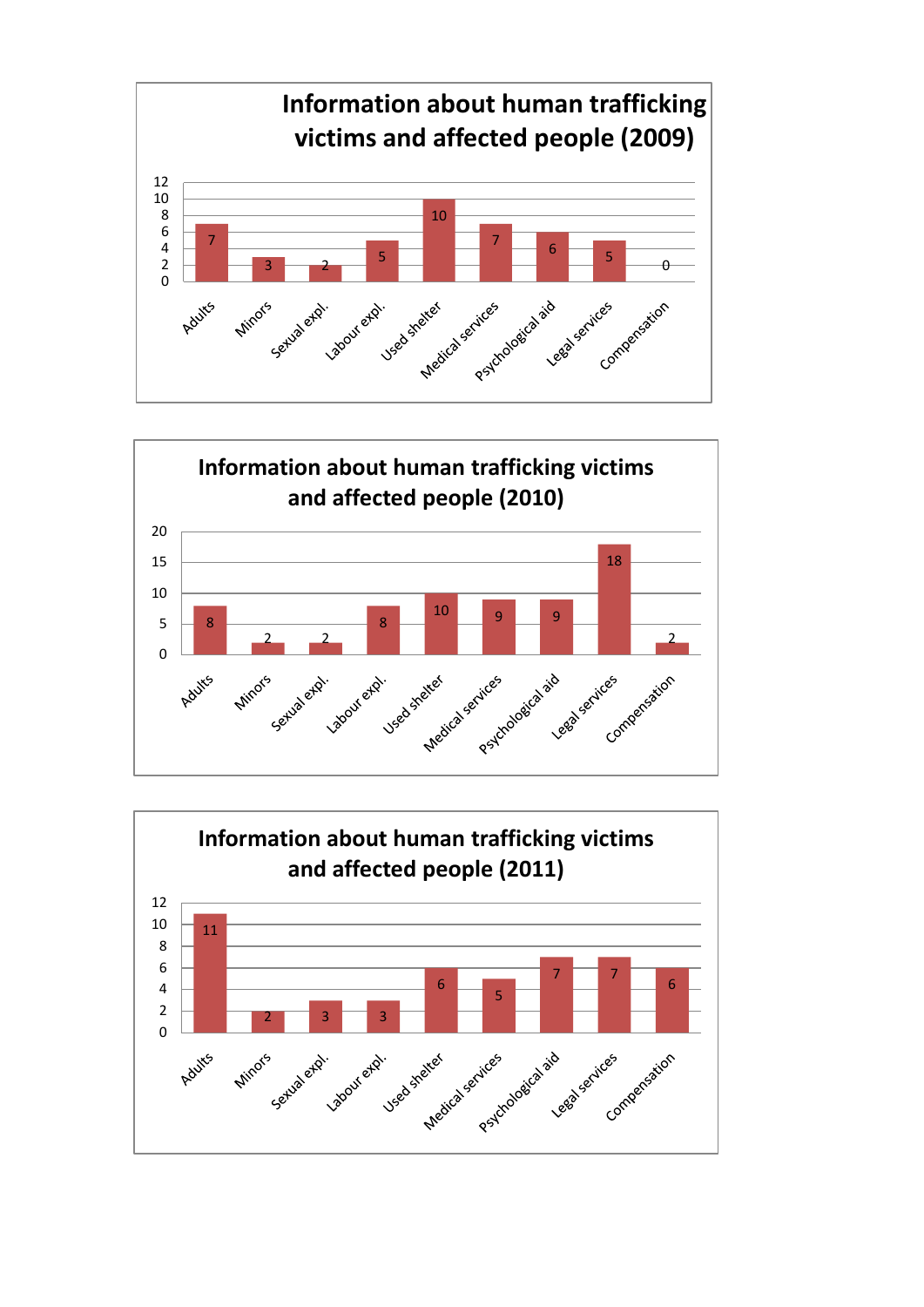

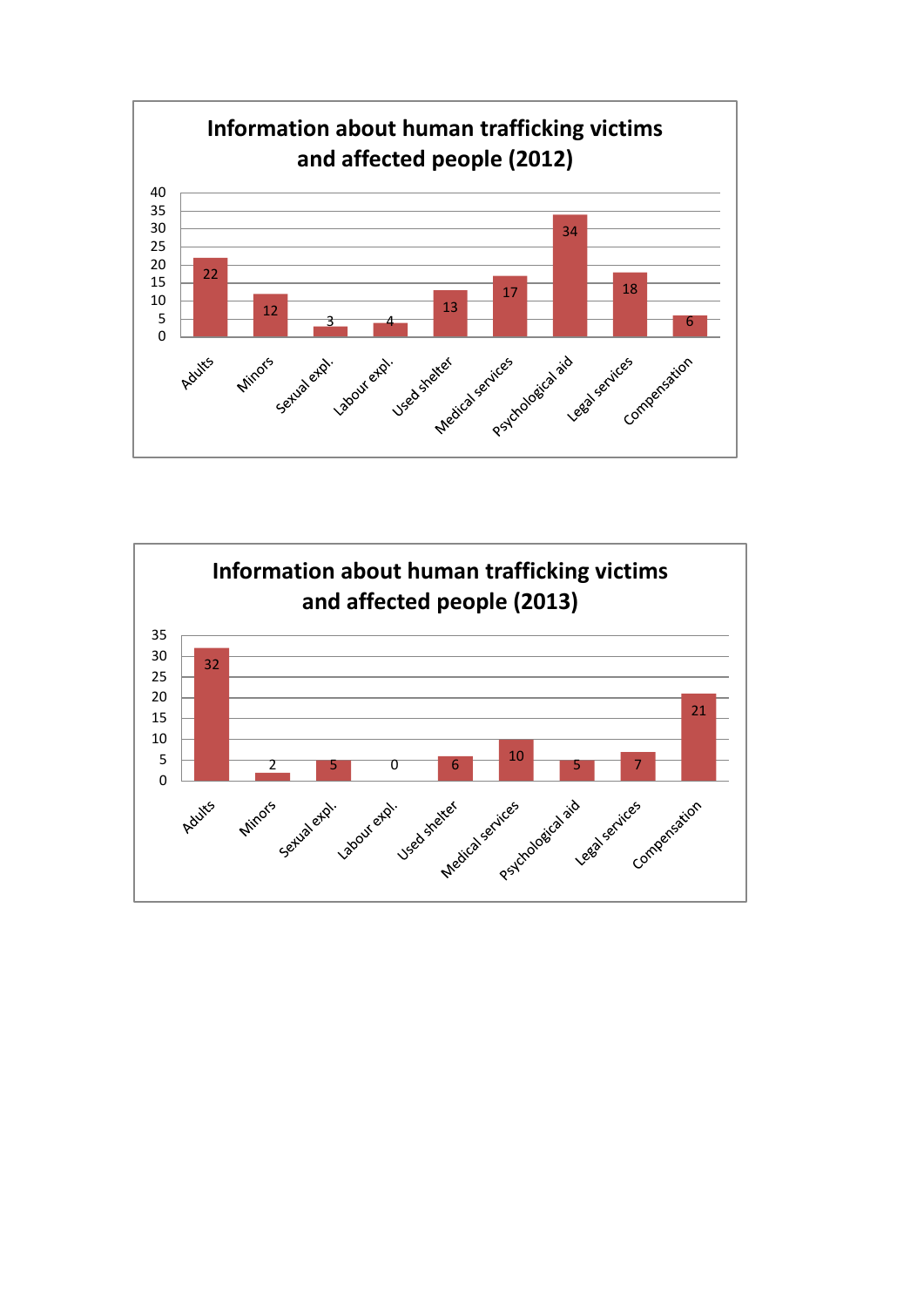#### <span id="page-23-3"></span>List of Sources

.<br>-

<span id="page-23-0"></span><sup>1</sup> Constitution of Georgia, Art. 6.

<span id="page-23-2"></span><sup>3</sup> UN HUMAN RIGHTS COUNCIL UNIVERSAL PERIODIC REVIEW MECHANISM AND THE GENDER PERSPECTIVE. Women's Information Center. 2011.

<span id="page-23-4"></span><sup>4</sup> Summarized commentaries of Committee on the Elimination of All Forms of Discrimination against Women – Georgia, first periodic report, session N21, 7-25 June 1999. (CEDAW/C/SR. 427 and 439 Committee meeting, 8-11 June 1999; CEDAW/C/GEO/1, and Corr.1).

<span id="page-23-5"></span><sup>5</sup> Final commentaries of Committee on the Elimination of All Forms of Discrimination against Women – Georgia on second and third periodic reports (CEDAW/C/GEO/2-3) session N36, 15 August 2006. (CEDAW/C/SR.747 and 748); Issues discussed by Committee and questionnaire was presented at CEDAW/C/GEO/3, response from Georgia was presented at CEDAW/C/GEO/1.

<span id="page-23-6"></span>6 Journal "John&Jolie", 1(4), 2011 წ. 17p. [; http://www.ginsc.net/upload\\_files/docs/jonjoli%20saboloo.pdf](http://www.ginsc.net/upload_files/docs/jonjoli%20saboloo.pdf)

7 for example, in Economic and Social Council of UN.

<span id="page-23-8"></span><span id="page-23-7"></span><sup>8</sup> UN Human Rights Council Universal Periodic Review Mechanism and the Gender Perspective; 2011.

[http://ginsc.net/upload\\_files/docs/upr.pdf](http://ginsc.net/upload_files/docs/upr.pdf)

<span id="page-23-9"></span><sup>9</sup> 13 organizations working in the field of women's rights and gender and 2 women's networks participated in the preparation of the CEDAW Committee report. The list of organizations and information about their activities is presented in Annex1.

<span id="page-23-10"></span><sup>10</sup> Labour Code of Georgia; Georgian law on Public Service; Civil Code of Georgia and part V of the Code – Family Law; Georgian Law on General Education; Georgian Law on Higher Education; Election Code of Georgia; Georgia Law on Elimination of Domestic Violence, Protection of and Support to its Victims; etc. Criminal Code recognizes violation of human equality as a criminal offence (Art. 142.<sup>10</sup> Part XXII of Criminal Code is about crimes against sexual freedom and immunity)

<span id="page-23-11"></span><sup>11</sup> Georgian Law on Amendments to the Criminal Code of Georgia, Tbilisi 12 June 2012. N6434.

ttps://matsne.gov.ge/index.php?option=com\_ldmssearch&view=docView&id=1683968#

<span id="page-23-12"></span><sup>12</sup> Issues regarding domestic violence will be discussed below.

<span id="page-23-13"></span><sup>13</sup> Georgian Law on Gender Equality, 26 March, 2010.

<span id="page-23-14"></span><sup>14</sup> Action Plan in 2007-2008; 2009-2010; 2011-2013; 2014-2016 for ensuring Gender Equality; Resolution of Parliament of Georgia, N1945; 24/01/2014.

<span id="page-23-15"></span><sup>15</sup> Resolution of Parliament of Georgia N3488 on approval of the concept of gender equality, 24.07.2006 წ.

[https://matsne.gov.ge/index.php?option=com\\_ldmssearch&view=docView&id=44014&lang=ge](https://matsne.gov.ge/index.php?option=com_ldmssearch&view=docView&id=44014&lang=ge)

<span id="page-23-16"></span><sup>16</sup> Universal Periodic Review mechanism of UN Human Rights Council. Women's Information Center, Tbilisi 2011, 27-28p.

<span id="page-23-17"></span><sup>17</sup> <http://www.weforum.org/reports/global-gender-gap-report-2013>

<span id="page-23-18"></span><sup>18</sup> Bendeliani, N. (2012), " Beyond the Human Development Index: Assessing the Human Development in Georgia

through International Indices and Rankings". Available at: http://css.ge/index.php?lang\_id=ENG&sec\_id=23&info\_id=433. Accessed: July 24.2012.

<span id="page-23-19"></span><sup>19</sup> Statement of Ombudsman of Georgia about women's homicide. Tbilisi 2014. www.ombudsman.ge

<span id="page-23-20"></span><sup>20</sup> Article, "Hard to investigate rape cases in Georgia", by Nino Ghvedashvili, 17 August 2012[. http://geo.regionalreporters.net/saqartvelosi](http://geo.regionalreporters.net/saqartvelosi-gaupatiure/)[gaupatiure/](http://geo.regionalreporters.net/saqartvelosi-gaupatiure/)

<span id="page-23-21"></span><sup>21</sup> For instance, amendments were made in Criminal Code of Georgia (Art.  $11^1$  and  $126^1$ ), considering domestic violence as criminal offence and sanctions were incised.

<span id="page-23-22"></span><sup>22</sup> Georgian Law on Amendments to the Criminal Code of Georgia. Tbilisi 12 June 2012. N6434.

http://www.atipfund.gov.ge/legislation.aspx

<span id="page-23-23"></span><sup>23</sup> Art. 10 paragraph 2; 3 of Georgian Law on Elimination of Domestic Violence, Protection of and Support to its Victims 25 May 2006 N3143.

<span id="page-23-24"></span><sup>24</sup> "Gender Analysis of Legislation and the Judicial Practice in the field of Domestic Violence" – Inga Beridze, Elene Rusetskaia, Tbilisi 2011. The research was conducted by Women's Information Center in the framework of the project - "Response of the civil society to the violations of women's rights" with support of National Democratic Institute (NDI).

<span id="page-23-26"></span><span id="page-23-25"></span><sup>25</sup> "Gender Analysis of Legislation and the Judicial Practice in the field of Domestic Violence" – Inga Beridze, Elene Rusetskaia, Tbilisi 2011. <sup>26</sup> Final commentaries Committee on the Elimination of All Forms of Discrimination against Women – Georgia on second and third periodic reports (CEDAW/C/GEO/2-3) session N36, 15 August 2006. (CEDAW/C/SR.747 and 748); Issues discussed by Committee and questionnaire was presented at CEDAW/C/GEO/3, response from Georgia was presented at CEDAW/C/GEO/1

<span id="page-23-27"></span><sup>27</sup> Recommendation 3.3.2. monitoring and evaluation, collection of statistical data. Handbook for legislation on violence against women,

2009; UN publication. Department of Economic and Social Affairs, Division for the Advancement of Women.

<span id="page-23-28"></span><sup>28</sup> Georgian Law on Elimination of Domestic Violence, Protection of and Support to its Victims 25 May 2006 N3143 www.matsne.gov.ge

<span id="page-23-29"></span><sup>29</sup> Action Plan for 2007-2008 on implementing measures in terms of domestic violence prevention, adopted by Resolution of Government of Georgia on "Approval of the special plan on Domestic violence prevention and protection and assistance to victims of domestic violence", N406 30 July 2007

<span id="page-23-30"></span><sup>30</sup> Action Plan 2009-2010 on Combating domestic violence and implementing measures to protect domestic violence victims. Resolution of President of Georgia N304, 12.04.2009. # 304. 12.04.2009 წ. <http://www.atipfund.gov.ge/index.php/ka/legislation/action-plans>

<span id="page-23-31"></span><sup>31</sup> Action Plan 2011-2012 on Combating domestic violence and implementing measures to protect domestic violence victims. Resolution of President of Georgia N27/04/02, 27.04.2011.

<span id="page-23-1"></span><sup>2</sup> Constitution of Georgia, Art. 7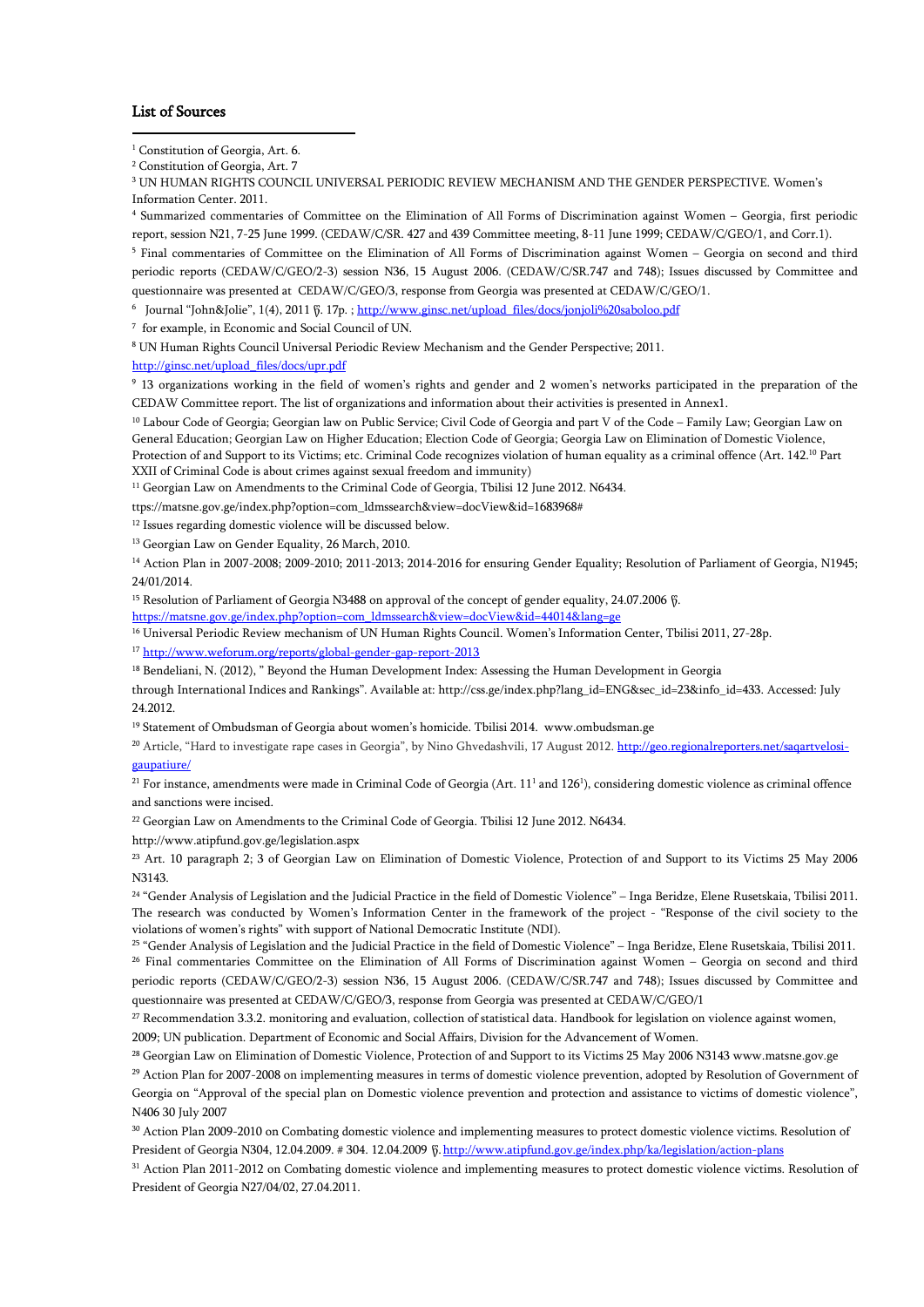<span id="page-24-0"></span><sup>32</sup> Action Plan 2013-2015 on Combating domestic violence and implementing measures to protect domestic violence victims. Resolution of President of Georgia N17/07/01, 17 July 2013<http://www.atipfund.gov.ge/index.php/ka/legislation/action-plans>

<span id="page-24-1"></span><sup>33</sup> Order of the Minister of Labour. Health and Social Affairs of Georgia on the rules for determining the required minimum standards for Structure and functioning of the Crisis Center. N153/n 31 May, 2010.

<span id="page-24-2"></span><sup>34</sup> Problems of drug-user women in Georgia. The research was done by Georgian Harm Reduction Network. Tbilisi 2013.

<span id="page-24-3"></span><sup>35</sup> http://atipfund.gov.ge/index.php/ka/news.

<u>.</u>

<span id="page-24-4"></span><sup>36</sup> Quote from research by Inga Beridze, Elene Rusetskaia

<span id="page-24-5"></span><sup>37</sup> Annual Repot of Ombudsman of Georgia. 2013

<span id="page-24-6"></span><sup>38</sup> Annual Repot of Ombudsman of Georgia. 2013, 501p.

<span id="page-24-7"></span><sup>39</sup> Women's Information Center has provided engagement of civil society in this process.

<span id="page-24-8"></span><sup>40</sup> Committee on the Elimination of Discrimination against Women Thirty-sixth session 7-25 August 2006. CEDAWC/GEO/CO/3.

<sup>41</sup> GPA company, Elit Electronics, [www.facebook.com/photo.php?v=555706394444644](http://www.facebook.com/photo.php?v=555706394444644)

<span id="page-24-10"></span><span id="page-24-9"></span>42Women's Opinion in Mass Media - Monitoring of national newspapers in countries of South Caucasus and Central Asia, GMC, Tbilisi 2005[. www.gmc.ge/images/PDF/MonitoringL.pdf](http://www.gmc.ge/images/PDF/MonitoringL.pdf) 

<sup>43</sup> [http://webcache.googleusercontent.com/search?q=cache:Dx-](http://webcache.googleusercontent.com/search?q=cache:Dx-40boX7OkJ:www.tbiliselebi.ge/%3Fmas_id%3D15205%26year%3D2012%26rubr_id%3D1%26jurn_id%3D31+&cd=22&hl=en&ct=clnk&gl=ge)

<span id="page-24-11"></span>[40boX7OkJ:www.tbiliselebi.ge/%3Fmas\\_id%3D15205%26year%3D2012%26rubr\\_id%3D1%26jurn\\_id%3D31+&cd=22&hl=en&ct=clnk&gl=](http://webcache.googleusercontent.com/search?q=cache:Dx-40boX7OkJ:www.tbiliselebi.ge/%3Fmas_id%3D15205%26year%3D2012%26rubr_id%3D1%26jurn_id%3D31+&cd=22&hl=en&ct=clnk&gl=ge) [ge](http://webcache.googleusercontent.com/search?q=cache:Dx-40boX7OkJ:www.tbiliselebi.ge/%3Fmas_id%3D15205%26year%3D2012%26rubr_id%3D1%26jurn_id%3D31+&cd=22&hl=en&ct=clnk&gl=ge) 

<span id="page-24-12"></span><sup>44</sup> Article "Single Mothers" Journal "Liberali" 16.01.201[2 http://liberali.ge/ge/liberali/articles/109211/](http://liberali.ge/ge/liberali/articles/109211/)

<span id="page-24-13"></span><sup>45</sup> Anti-Violence Network of Georgia

<span id="page-24-14"></span><sup>46</sup> Research "Analysis of material and non-material obstacles in establishment of paternity by means of DNA test" was conducted by the

Anti-Violence Network of Georgia, within the framework of project of Westminster Foundation for Democracy "Improving dialogue between non-governmental sector and the Parliament of Georgia on public policy".

[http://www.avng.ge/index.php?id=1389173768&sub\\_id=8949](http://www.avng.ge/index.php?id=1389173768&sub_id=8949)

<span id="page-24-15"></span><sup>47</sup> Amendment was prepared within the framework of EU supported joint project of AVNG and GYLA "Enhancement of the role of civil society to promote protection of women's rights, democracy reforms and supremacy of the law".

<span id="page-24-16"></span><sup>48</sup> N. Samkharadze, research report "Determining needs for civil education for national minority women", 2012.

<span id="page-24-17"></span><sup>49</sup> N. Samkharadze, research report "Determining needs for civil education for national minority women", 2012.

<sup>50</sup> The International Center for Prison Studies - Walmsley, R., World Female Imprisonment List 2006, www.prisonstudies.org

<span id="page-24-19"></span><span id="page-24-18"></span>51 In Rustavi #6 prison, #5 women's and minor's prison, and Kutaisi #2 prison of the Ministry of Corrections of Georgia, is functioning psycho-social antidrug center "Atlantis". Methodology of the center "Atlantis" is based on "12 steps" principle, which is tested in other countries as well. In the framework of the project of organization "Peon", with the support of the Ministry of Justice of Georgia and financial support of international organizations, in 2005, rehabilitation center for drug abuser prisoners "Atlantis" was opened in #5 women's and minor's prison. Since 2006 the center is functioning in Kutaisi #2 prison. Third "Atlantis" center started work in Rustavi #6 prison since December 2007. Since 2006, at the initiative of the organization "Peon" and "Anti-Violence Network of Georgia", with the support of Patriarchate of Georgia, drug abusers' rehabilitation center "Tabor" was opened in Feristsvaleba Monastery, where beneficiaries are able to continue rehabilitation program started in three abovementioned prisons after their release from.

<span id="page-24-20"></span><sup>52</sup> A program is being carried out in prisons, funded by EU, and implemented by NGOs: "Women in business", "Association of professional psychologists", "Peon", and Penal Reform International (PRI).

<span id="page-24-21"></span><sup>53</sup> "Status of LGBT people in Georgia", Women's Initaitives Supporting Group. Tbilisi 2012, [http://women.ge/wp-](http://women.ge/wp-content/uploads/2012/12/WISG_situation-of-lgbt-persons-in-Georgia_GEO-www.pdf)

[content/uploads/2012/12/WISG\\_situation-of-lgbt-persons-in-Georgia\\_GEO-www.pdf](http://women.ge/wp-content/uploads/2012/12/WISG_situation-of-lgbt-persons-in-Georgia_GEO-www.pdf)

<span id="page-24-22"></span><sup>54</sup> Law of Georgia on combating human trafficking. Enactment #2944 of the Parliament of Georgia, 28.04.2006. www.matsne.gov.ge

<span id="page-24-23"></span><sup>55</sup> Georgia joined Council of Europe Convention on action against trafficking on 16 May 2005.

<span id="page-24-24"></span><sup>56</sup> Criminal Code of Georgia, Articles 1431 and 1432

<span id="page-24-25"></span><sup>57</sup> <http://www.state.gov/documents/organization/210739.pdf>

<span id="page-24-26"></span><sup>58</sup> Law of Georgia on combating human trafficking determines key aspects of identification of victims, which are then regulated in detail by "unified standards and rules for the identification of human trafficking victims", approved by the President of Georgia on 1 February 2007.

<span id="page-24-27"></span><sup>59</sup> <http://www.weforum.org/reports/global-gender-gap-report-2013>

<span id="page-24-28"></span><sup>60</sup> <http://www.ipu.org/wmn-e/classif.htm>

<span id="page-24-29"></span><sup>61</sup> [http://www.venice.coe.int/webforms/documents/CDL-AD\(2011\)043-e.aspx](http://www.venice.coe.int/webforms/documents/CDL-AD(2011)043-e.aspx)

<span id="page-24-30"></span><sup>62</sup> <http://www.ginsc.net/home.php?option=article&id=29530&lang=en#.U4b4enKSwoA>

<span id="page-24-31"></span><sup>63</sup> WIC conference, February 2014 <http://www.ginsc.net/home.php?option=article&id=28706&lang=ge#.U4gxYHKSwoA>

<span id="page-24-32"></span><sup>64</sup> In 2013, at the initiative and under the coordination of Women's Information Center, Gender Advisors were appointed in 49 municipalities[. http://www.ginsc.net/home.php?option=article&id=28734&lang=ge#.U5A0xnJ\\_vId](http://www.ginsc.net/home.php?option=article&id=28734&lang=ge#.U5A0xnJ_vId)

<span id="page-24-33"></span><sup>65</sup> Constitution of Georgia, Article 35;

<span id="page-24-34"></span><sup>66</sup> Constitution of Georgia, Article 26;

<span id="page-24-36"></span><sup>68</sup> The same as above; p.37;

<span id="page-24-37"></span><sup>69</sup>National Statistics Office of Georgia[, http://www.geostat.ge/?action=page&p\\_id=205&lang=geo](http://www.geostat.ge/?action=page&p_id=205&lang=geo)

<span id="page-24-35"></span><sup>67</sup> "Woman and man in Georgia" – Statistical publication, National Statistics Office of Georgia, Tbilisi, 2013, p.37